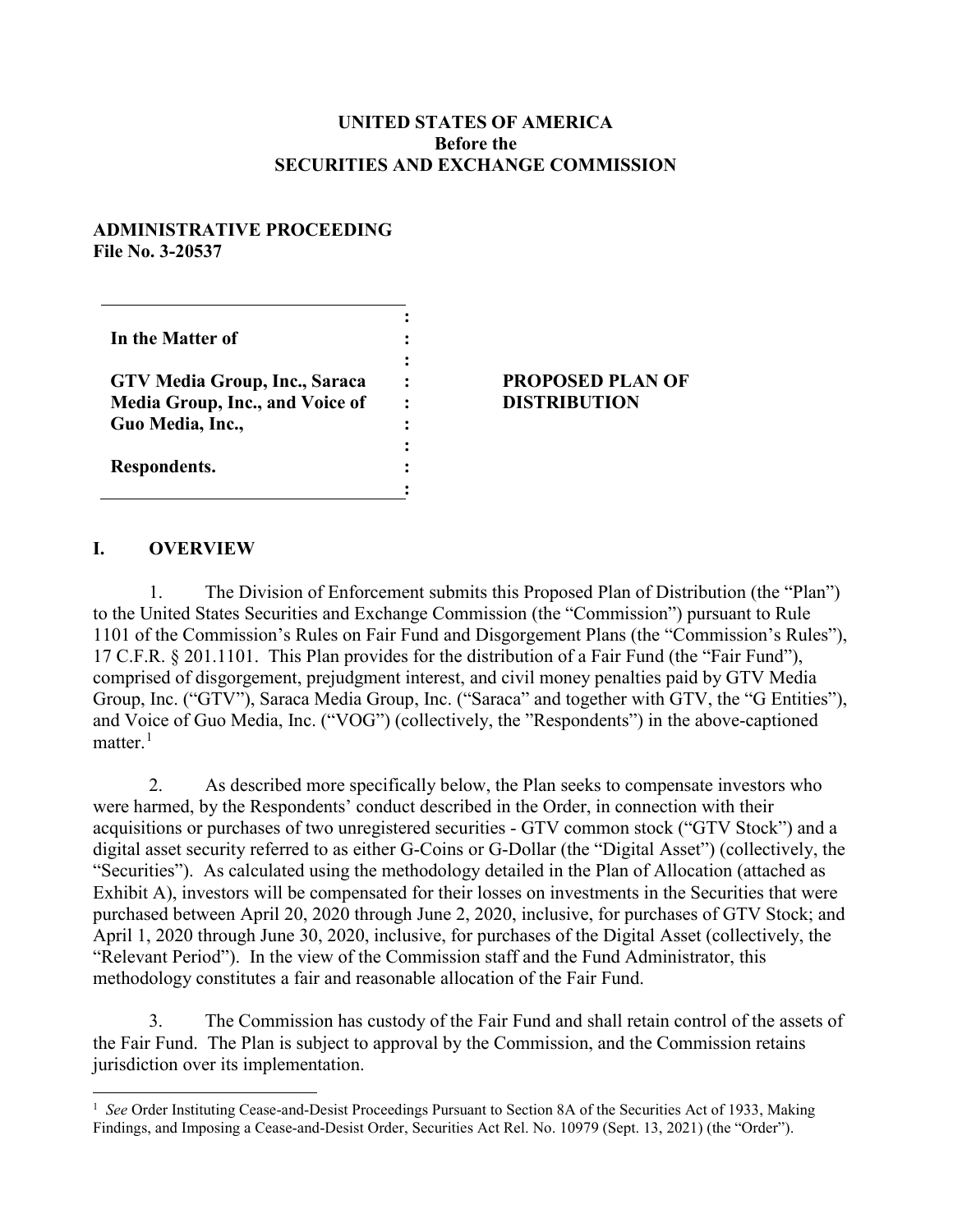## **II. BACKGROUND**

4. On September 13, 2021, the Commission issued the Order instituting and simultaneously settling cease-and-desist proceedings against the Respondents. In the Order, the Commission found that from approximately April 2020 through June 2020, Respondents generally solicited thousands of individuals to invest in the GTV Stock offering. During the same period, the G Entities also solicited individuals to invest in the Digital Asset offering. As a result of these two unregistered securities offerings, whose proceeds were commingled, Respondents collectively raised approximately \$487 million from more than 5,000 investors, including individuals in the United States.

5. Respondents disseminated information about the two offerings to the general public through publicly-available videos on the G Entities' websites, [www.gtv.org](http://www.gtv.org/) and [www.gnews.org,](http://www.gnews.org/) as well as, on social media platforms such as YouTube and Twitter. With respect to the GTV Stock offering, Respondents provided prospective investors with access to Google Drives that contained investment agreements and wire instructions for investors to send funds to purchase securities. The G Entities also solicited investments in the Digital Asset offering on the G Entities' public websites, social media platforms, and mobile applications.

6. The G Entities promoted the purchase of the Digital Assets as an investment with a likelihood of significant returns based on the G Entities' ability to develop an online platform through which investors would be able to transact using either G-Coins or G-Dollars. The G Entities had not developed or distributed the Digital Assets or a platform that would allow users to transact with or sell digital assets.

7. The Commission collectively ordered the Respondents to pay \$486,745,063 in disgorgement, \$17,688,365 in prejudgment interest, and \$35,000,000 in civil money penalties, for a total of \$539,433,428, to the Commission. The Commission also created the Fair Fund, pursuant to Section 308(a) of the Sarbanes-Oxley Act of 2002, so the penalties paid, along with the disgorgement and interest paid, can be distributed to harmed investors.

8. To date, the Respondents have paid a total of \$455,497,588.37. Any additional funds collected from the Respondents, pursuant to the Order will be added to the Fair Fund. The Fair Fund has been deposited at the United States Department of the Treasury's Bureau of the Fiscal Service ("BFS") for investment.

# **III. DEFINITIONS**

As used in this Plan, the following definitions will apply:

9. **"Administrative Costs"** shall mean any administrative costs and expenses, including without limitation the fees and expenses of the Tax Administrator and the Fund Administrator, tax obligations, bond premium expenses, and investment and banking costs.

10. "**Claim Form**" means the form designed by the Fund Administrator, in consultation with the Commission staff, for the filing of claims in accordance with this Plan. The claim form will require, at a minimum, sufficient documentation reflecting any Potential Claimant's purchases and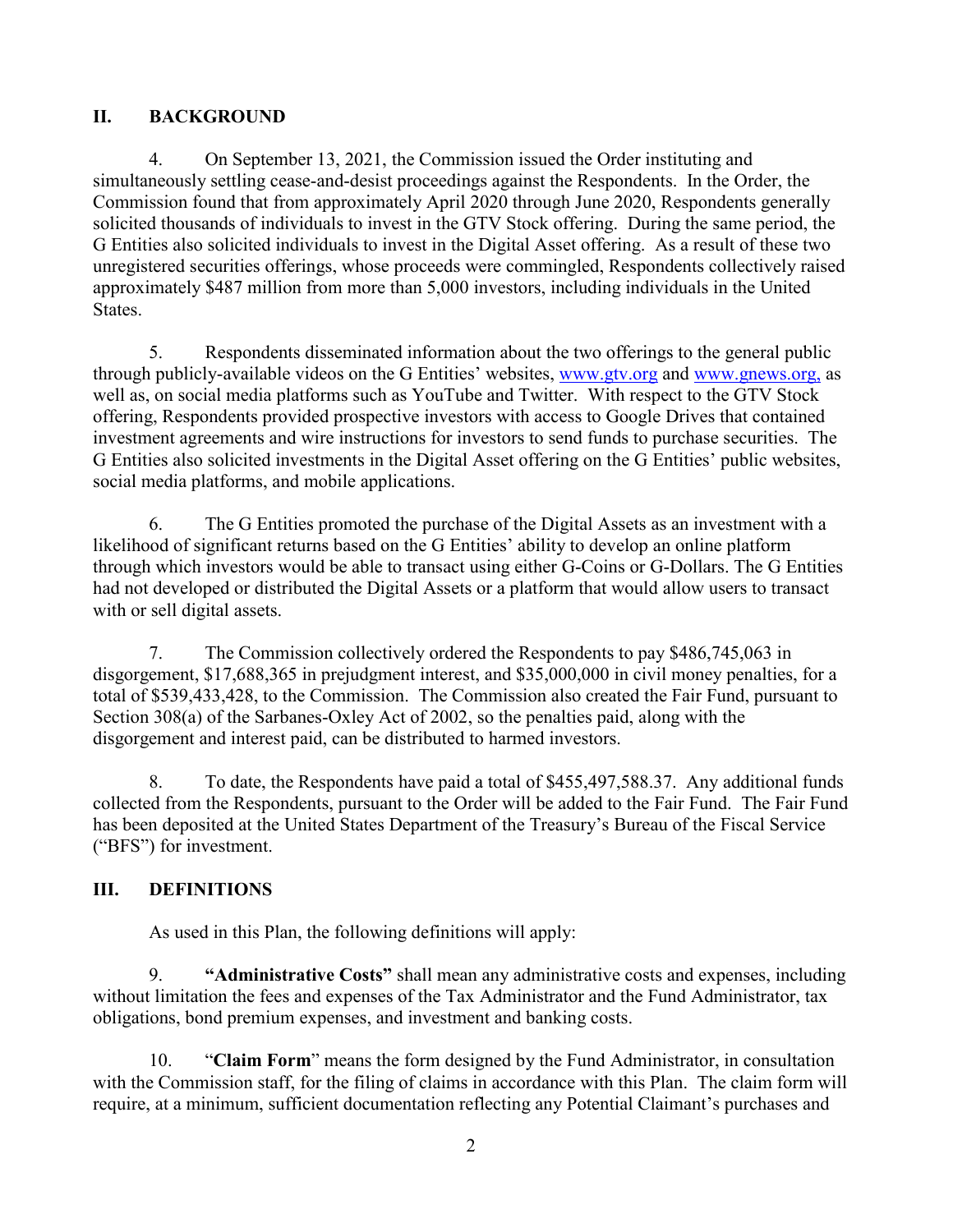dispositions of Securities during the applicable Relevant Period such that eligibility under the Plan can be determined, tax identification and other related information from the Potential Claimant as determined necessary by the Fund Administrator in coordination with the Tax Administrator, and a certification that the Potential Claimant is not an Excluded Party.

11. **"Claim Status Notice"** means the notice sent by the Fund Administrator to all Potential Claimants that submitted a Claim Form setting forth the Fund Administrator's determination of the eligibility of the claim (eligible, partially or wholly deficient, or ineligible). The Claim Status Notice will provide to each Potential Claimant whose claim is deficient, in whole or in part, the reason(s) for the deficiency and in the event the claim is denied, the Claim Status Notice will state the reason(s) for such denial. The Claim Status Notice will also notify the Potential Claimant of the opportunity to cure any deficiency, request reconsideration, or dispute the determination made by the Fund Administrator and provide instructions regarding what is required to do so.

12. "**Claims Bar Date**" means the date established in accordance with this Plan by which a Potential Claimant's Claim Form must be postmarked or submitted electronically in order to receive consideration under the Plan. The Claims Bar Date shall be forty-five (45) days after the initial mailing of the Plan Notice. Claim Forms submitted by Potential Claimants postmarked or received after the Claims Bar Date will not be accepted unless the Fund Administrator is directed to do so by the Commission staff.

13. "**Claims Packet**" means the materials relevant to submitting a claim that will be provided to those who request such materials through a website or otherwise prior to the Claims Bar Date. The Claims Packet will include, at a minimum, a copy of the Plan Notice and instructions for completion of the Claim Form on the Fund Administrator's website.

14. **"Days"** shall mean calendar days, except weekends and U.S. federal holidays, unless specified otherwise. Should a deadline fall on a weekend or holiday, that deadline will be considered the next business day.

15. "**Distribution Payment**" means a payment from the Fair Fund to a Payee in accordance with the terms of this Plan.

16. "**Eligible Claimant**" means a Potential Claimant, who submitted a valid claim, who may have suffered a loss as a result of transactions in the Securities during the applicable Relevant Period, pursuant to the Plan of Allocation, and who is not an Excluded Party.

# 17. **"Excluded Party"** shall mean:

- (a) The Respondents;
- (b) Present or former officers or directors of the Respondents or any assigns, creditors, heirs, distributees, spouses, parents, dependent children or controlled entities of any of the foregoing persons or entities;
- (c) Any employee or former employee of the Respondents or any of its affiliates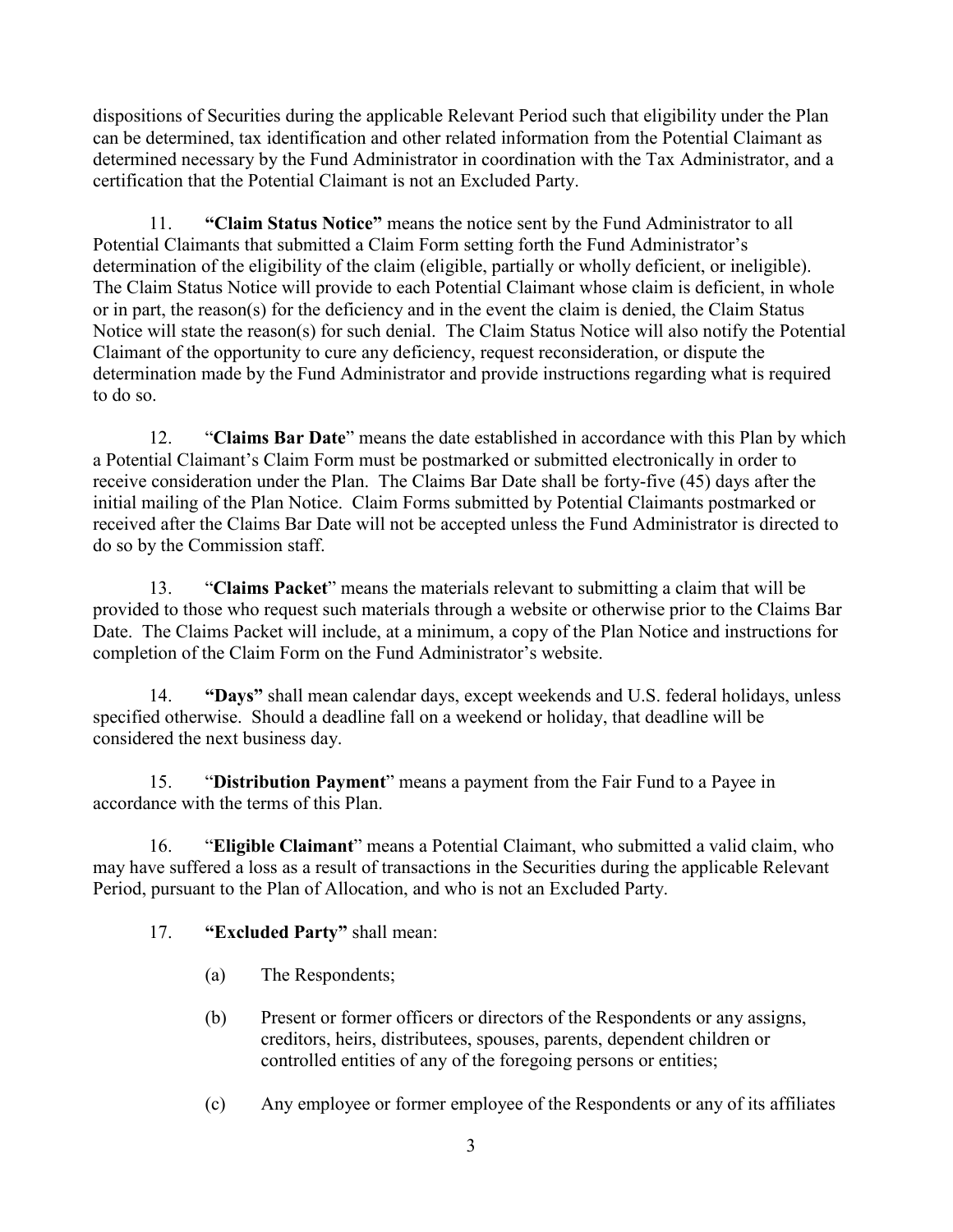who has been terminated for cause or has otherwise resigned, in connection with the conduct described in the Order;

- (d) Any Person who, as of the Claims Bar Date, has been the subject of criminal charges related to the conduct described in the Order or any related Commission action;
- (e) Any firm, trust, corporation, officer, or other entity in which Respondents have or had a controlling interest;
- (f) The Fund Administrator, its employees, and those persons assisting the Fund Administrator in its role as the Fund Administrator; or
- (g) Any purchaser or assignee of another Person's right to obtain a recovery from the Fair Fund for value; provided, however, that this provision shall not be construed to exclude those Persons who obtained such a right by gift, inheritance or devise.

The Claim Form will require claimants to certify that they are not an Excluded Party.

18. "**Fair Fund**" means the fund, currently comprised of the \$455,497,588.37 paid by the Respondents, created by the Commission pursuant to Section 308(a) of the Sarbanes-Oxley Act of 2002, for the benefit of investors harmed by Respondents' violations described in the Order. Any additional funds collected from the Respondents, pursuant to the Order will be added to the Fair Fund.

19. "**Final Claim Status Notice**" shall mean the written notice sent by the Fund Administrator to any Potential Claimant who received a Claim Status Notice stating that their claim was deficient or ineligible, notifying the Potential Claimant of the Fund Administrator's final determination following an opportunity to cure the deficiency, seek reconsideration of a denied claim, or otherwise seek reconsideration of the Fund Administrator's initial determination. The Final Claim Status Notice will constitute the Fund Administrator's final ruling regarding the status of the claim (eligible or ineligible), whether or not the Potential Claimants responded to the Claims Status Notice.

20. "**Final Determination Notice**" shall mean the written notice sent by the Fund Administrator once all claims determinations have been made and all Final Claim Status Notices have been sent to any Potential Claimant who received a Claim Status Notice stating that their claim was deficient or ineligible, notifying each Eligible Claimant of their Recognized Loss and, if deemed a Payee pursuant to the Plan of Allocation, notifying them of the full amount of their Distribution Payment.

21. "**Net Available Fair Fund"** means the Fair Fund, plus any interest or earnings, less Administrative Costs.

22. "**Payee**" means an Eligible Claimant who is determined to receive a Distribution Payment, as calculated in accordance with the Plan of Allocation.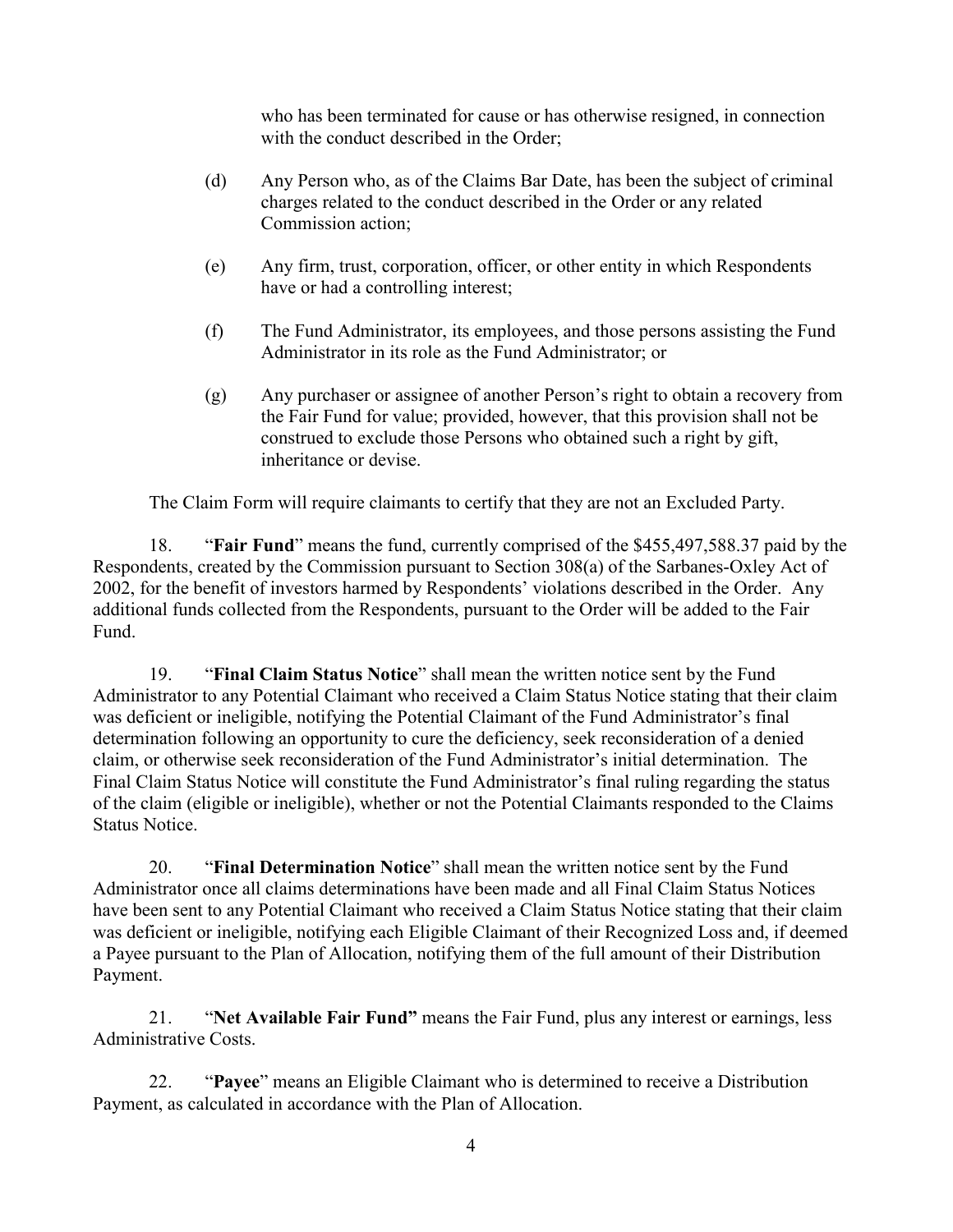23. "**Plan Notice**" means a written notice from the Fund Administrator to Potential Claimants: informing them of the Fair Fund; the Plan and its eligibility requirements; explaining how to submit a claim, including directions for any online claims process; and how to obtain a copy of the approved Plan and Claim Form by request or from the Fair Fund's website. The Plan Notice will also be available on the Fair Fund's website that is maintained by the Fund Administrator.

24. "**Person**" means natural individuals as well as legal entities such as corporations, partnerships, or limited liability companies.

25. "**Plan of Allocation**" means the methodology by which an Eligible Claimant's Recognized Loss is calculated. The Plan of Allocation is attached as Exhibit A.

26. "**Potential Claimant**" shall mean a Person, or their lawful successors, identified by the Fund Administrator as having possible claims to recover from the Fair Fund under this Plan, or a Person asserting prior to the Claims Bar Date that they have a possible claim to recover from the Fair Fund under this Plan.

27. "**Recognized Loss**" means the amount of loss calculated for an Eligible Claimant in accordance with the Plan of Allocation.

28. "**Relevant Period**" means for April 20, 2020 through June 2, 2020, inclusive, for purchases of GTV Stock; and April 1, 2020 through June 30, 2020, inclusive, for purchases of the Digital Asset.

29. "**Securities**" refers to shares of GTV common stock and/or the digital asset security referred to as G-Coins or G-Dollars that were offered to investors during the applicable Relevant Period.

30. **"Summary Notice"** means the notice published in print or internet media that shall include, at a minimum, a statement of the purpose of the Fair Fund and the Plan. The Summary Notice will be published four (4) times, with the first publication to occur within ten (10) days following approval of the Plan of Distribution.

31. "**Third-Party Filer**" means a third-party including, without limitation, a nominee, custodian, or an intermediary holding in street name, who is authorized to submit and submits a claim(s) on behalf of one or more Potential Claimants. Third-Party Filer does not include assignees or purchasers of claims, which are excluded from receiving Distribution Payments.

# **IV. TAX COMPLIANCE**

32. On October 14, 2021, the Commission appointed Miller Kaplan Arase LLP as the tax administrator (the "Tax Administrator") for the Fair Fund to handle the tax obligations of the Fair Fund.<sup>[4](#page-4-0)</sup> The Tax Administrator will be compensated for reasonable fees and expenses from the Fair

<span id="page-4-0"></span> $\frac{1}{4}$ *See* Order Appointing Tax Administrator, Exchange Rel. No. 93313 (Oct. 14, 2021).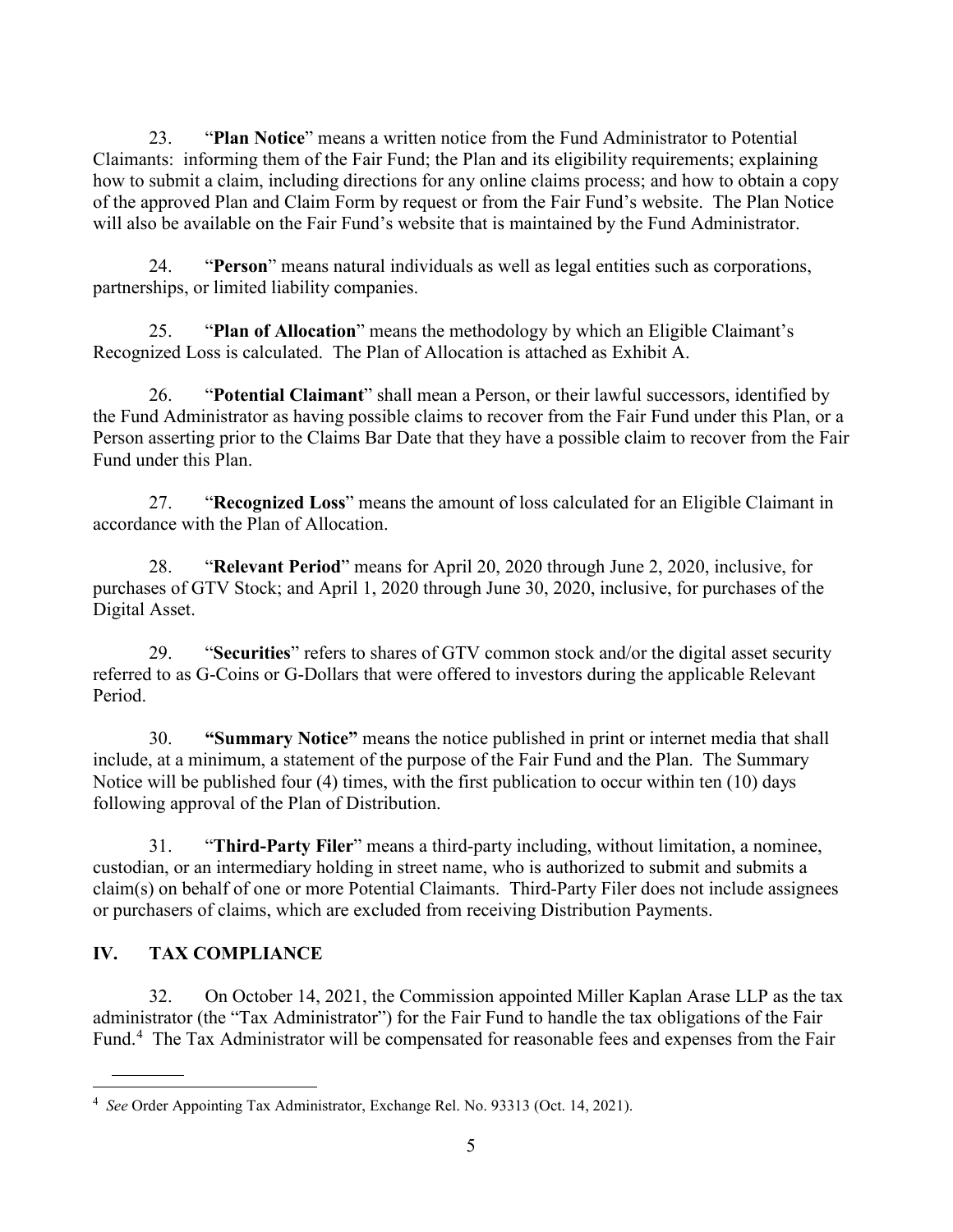Fund in accordance with its [2](#page-5-0)019-2021 Engagement Letter Agreement with the Commission.<sup>2</sup>

33. The Fair Fund constitutes a Qualified Settlement Fund ("QSF") under Section 468B(g) of the Internal Revenue Code of 1986, as amended, 26 U.S.C. § 468B(g), and related regulations, 26 C.F.R. §§ 1.468B-1 through 1.468B-5. The Tax Administrator is the administrator of such QSF, for purposes of Treas. Reg.  $\S$  1.468B-2(k)(3)(I) and shall satisfy the tax-related administrative requirements imposed by Treas. Reg. § 1.468B-2, including, but not limited to:

- (a) Obtaining a taxpayer identification number;
- (b) Requesting funds necessary for the timely payment of all applicable taxes, the payment of taxes for which the Tax Administrator has received funds, and the filing of applicable returns; and
- (c) Fulfilling any information reporting or withholding requirements required for distributions from the Fair Fund.

34. All tax obligations will be paid from the Fair Fund, subject to the review and approval of Commission staff.

# **V. FUND ADMINISTRATOR**

35. On November 23, 2021, the Commission appointed JND Legal Administration ("JND"), as the fund administrator for the Fair Fund (the "Fund Administrator"), and the Fund Administrator has obtained a bond in the amount of  $$455,439,194.49$  $$455,439,194.49$  $$455,439,194.49$ , as ordered.<sup>3</sup> Pursuant to Rule 1105(a) of the Commission's Rules, 17 C.F.R. § 201.1105(a), the Fund Administrator may be removed at any time by order of the Commission or hearing officer.

36. The Fund Administrator will be responsible for administering the Fair Fund in accordance with the Plan. This will include, among other things, taking reasonable steps to contact Potential Claimants; obtaining mailing information for Potential Claimants; establishing a website and staffing a call center to address inquiries during the claims process; developing a claims database; preparing accountings; cooperating with the tax administrator appointed by the Commission to satisfy any tax liabilities and to ensure compliance with income tax reporting requirements, including but not limited to Foreign Account Tax Compliance Act (FATCA); advising Potential Claimants of deficiencies in claims and providing an opportunity to cure any documentary defects; taking antifraud measures, such as identifying false, ineligible and overstated claims; making determinations under the criteria established herein as to Potential Claimant eligibility; advising Potential Claimants of final claim determinations; disbursing the Fair Fund in accordance with this Plan, as ordered by the Commission; and researching and reconciling errors and reissuing payments, when possible.

37. To carry out the purposes of this Plan, the Fund Administrator is authorized to make and implement immaterial changes to the Plan upon agreement of the Commission staff. If a change

<span id="page-5-0"></span> $\frac{1}{2}$ <sup>2</sup> See Omnibus Order Directing the Appointment of Tax Administrator in Administrative Proceedings that Establish Distribution Funds, Exchange Act Rel. No. 85174 (Feb. 22, 2019).

<span id="page-5-1"></span><sup>&</sup>lt;sup>3</sup> See Order Appointing Fund Administrator and Setting Bond Amount, Exchange Act Rel. No. 93666 (Nov. 23, 2021).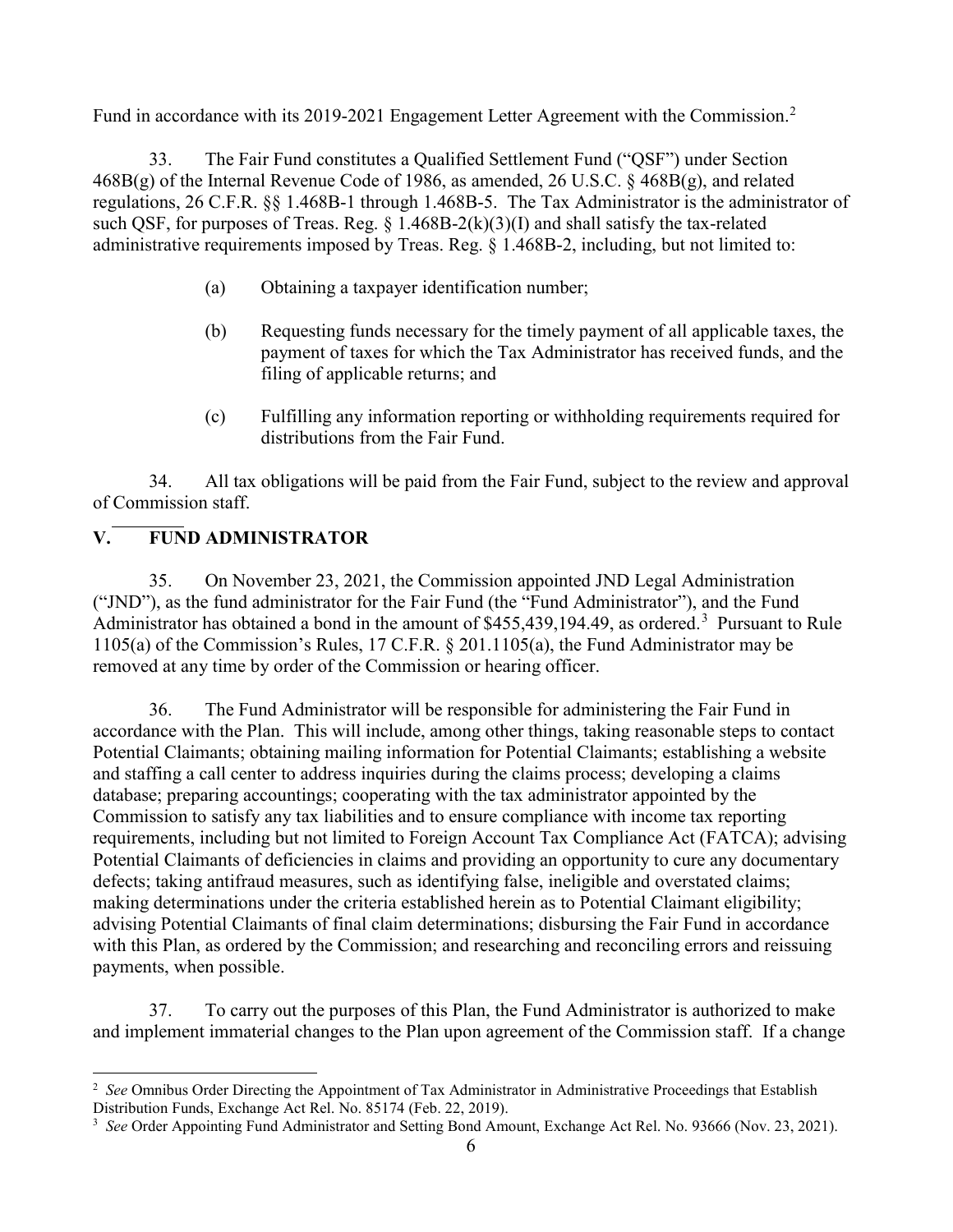is deemed to be material by the Commission staff, Commission approval is required prior to implementation by amending the Plan.

38. The Fund Administrator may extend any procedural deadline contained in the Plan for good cause shown, if agreed upon by the Commission staff.

39. The Fund Administrator is authorized to enter into agreements with third-parties as may be appropriate or necessary in the administration of the Fair Fund, provided such third-parties are not excluded pursuant to other provisions of this Plan. In connection with such agreements, the third-parties shall be deemed to be agents of the Fund Administrator under this Plan.

40. The Fund Administrator will be entitled to payment from the Fair Fund of reasonable fees and expenses, including the bond premium, incurred in the performance of its duties (including any such fees and expenses incurred by agents, consultants or third parties retained by the Fund Administrator in furtherance of its duties).

# **VI. ADMINISTRATION OF THE FAIR FUND**

Identification of and Notification to Potential Claimants

41. The Fund Administrator will, insofar as practicable, use its best efforts to identify Potential Claimants. The Fund Administrator may also engage a third-party firm, after consultation with and approval of the Commission staff, to assist in identifying Potential Claimants to maximize the participation rate of Potential Claimants in the Fair Fund.

42. Within fifteen (15) days after Commission approval of the Plan, the Fund Administrator shall:

- (a) design and submit the Claim Form and Plan Notice in English and Chinese, to the Commission staff for review and approval;
- (b) create a mailing and claim database of all Potential Claimants based upon information identified by the Fund Administrator;
- (c) run a National Change of Address search to retrieve updated addresses for all records in the database, thereby ensuring the mailing information for Potential Claimants is up-to-date;
- (d) send a Plan Notice to each Potential Claimant identified by the Fund Administrator by mail or email;
- (e) establish and maintain a website devoted solely to the Fair Fund. The Fair Fund's website, located at www.GTVMediaGroupFairFund.com, will be in English and Chinese and will make available a copy of the approved Plan; provide information regarding the claims process and eligibility requirements for participation in the Fair Fund in the form of frequently asked questions; include in downloadable form, the Claim Form and other related materials;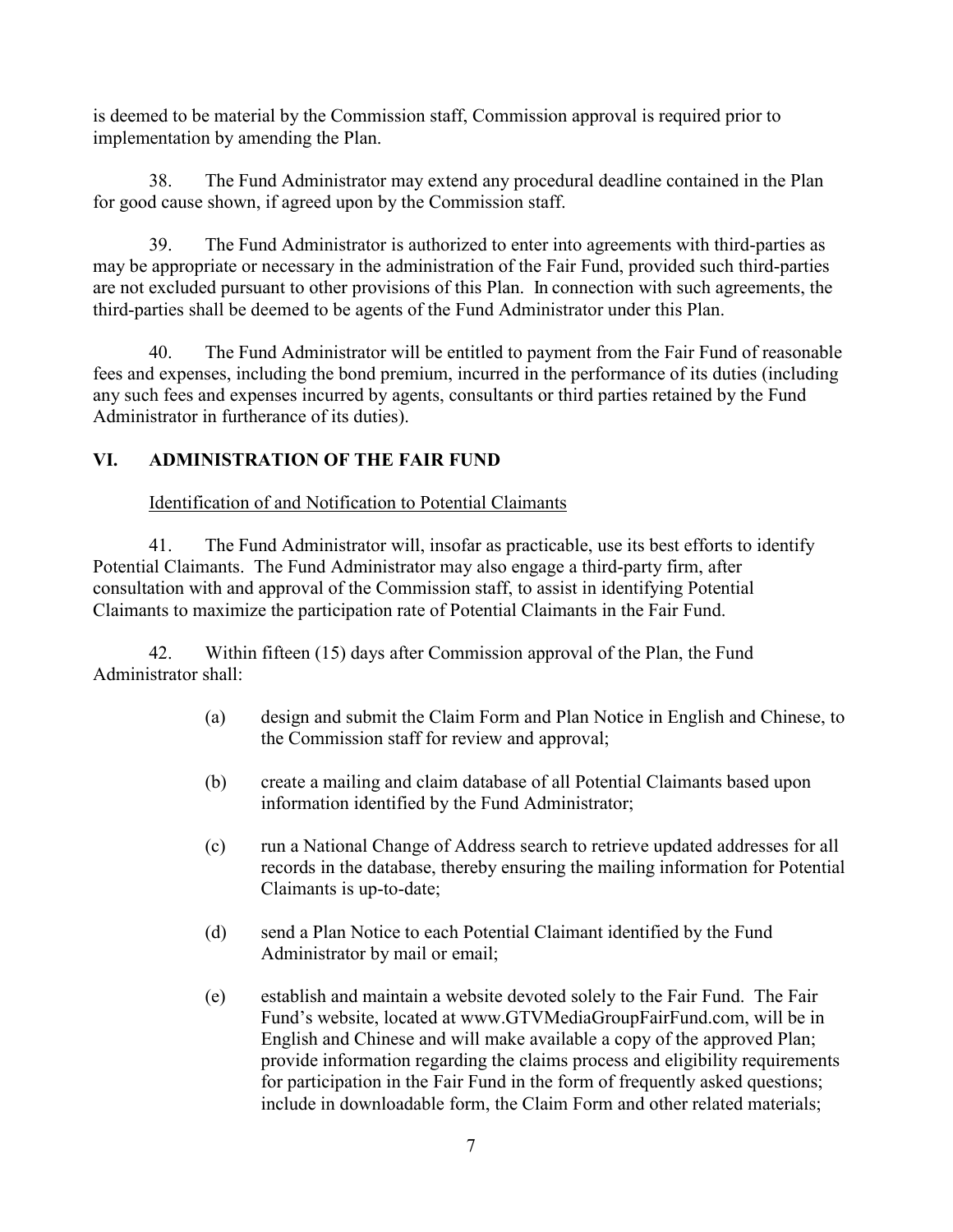and such other information the Fund Administrator believes will be beneficial to Potential Claimants;

- (f) establish and maintain a toll-free telephone number, 866-853-5013, for Potential Claimants to hear prerecorded information in English and Chinese about the Fair Fund. If necessary, Potential Claimants may also speak to a live representative of the Fund Administrator during its regular business hours. The toll-free number will be listed on all correspondence from the Fund Administrator to Potential Claimants as well as on the Fair Fund's website; and
- (g) establish and maintain a traditional mailing address and an email address which will be listed on all correspondence from the Fund Administrator to Potential Claimants as well as on the Fair Fund's website.

43. The Fund Administrator will publish the Summary Notice on the internet and/or in print media acceptable to Commission staff a total of four (4) times, with the first publication to occur within ten (10) days following approval of the Plan of Distribution.

44. The Commission staff retains the right to review and approve any material posted on the Fair Fund's website, any material mailed, and any prerecorded scripts used in connection with the communication with Potential Claimants.

45. In all materials that refer to the Claims Bar Date, the filing deadline will be clearly identified on the Fair Fund's website with the calendar date, which is forty-five (45) days from the date of the initial mailing of the Plan Notice.

46. The Fund Administrator will promptly provide a Claims Packet to any Potential Claimant upon request made via mail, phone, or email prior to the Claims Bar Date.

47. The Fund Administrator will attempt to locate any Potential Claimant whose mailing or email is returned as "undeliverable" and will document all such efforts. The Fund Administrator shall use its best efforts to make use of commercially available resources and other reasonably appropriate means to obtain updated physical and email addresses in response to "undeliverable" notices, and forward any returned mail for which an updated address is provided or obtained. The Fund Administrator will make available, upon request by the Commission staff, a list of all Potential Claimants whose Plan Notice have been returned as "undeliverable" due to incorrect addresses and for which the Fund Administrator has been unable to locate current addresses.

## Filing a Claim

48. To avoid being barred from asserting a claim, on or before the Claims Bar Date, each Potential Claimant must submit to the Fund Administrator a properly completed Claim Form reflecting such Potential Claimant's claim, together with all required supporting documentation as the Fund Administrator, in its discretion, deems necessary or appropriate to substantiate the claim. Without limitation, this information may include third-party documentary evidence of purchases and dispositions of Securities during the Relevant Period, as well as holdings of Securities at pertinent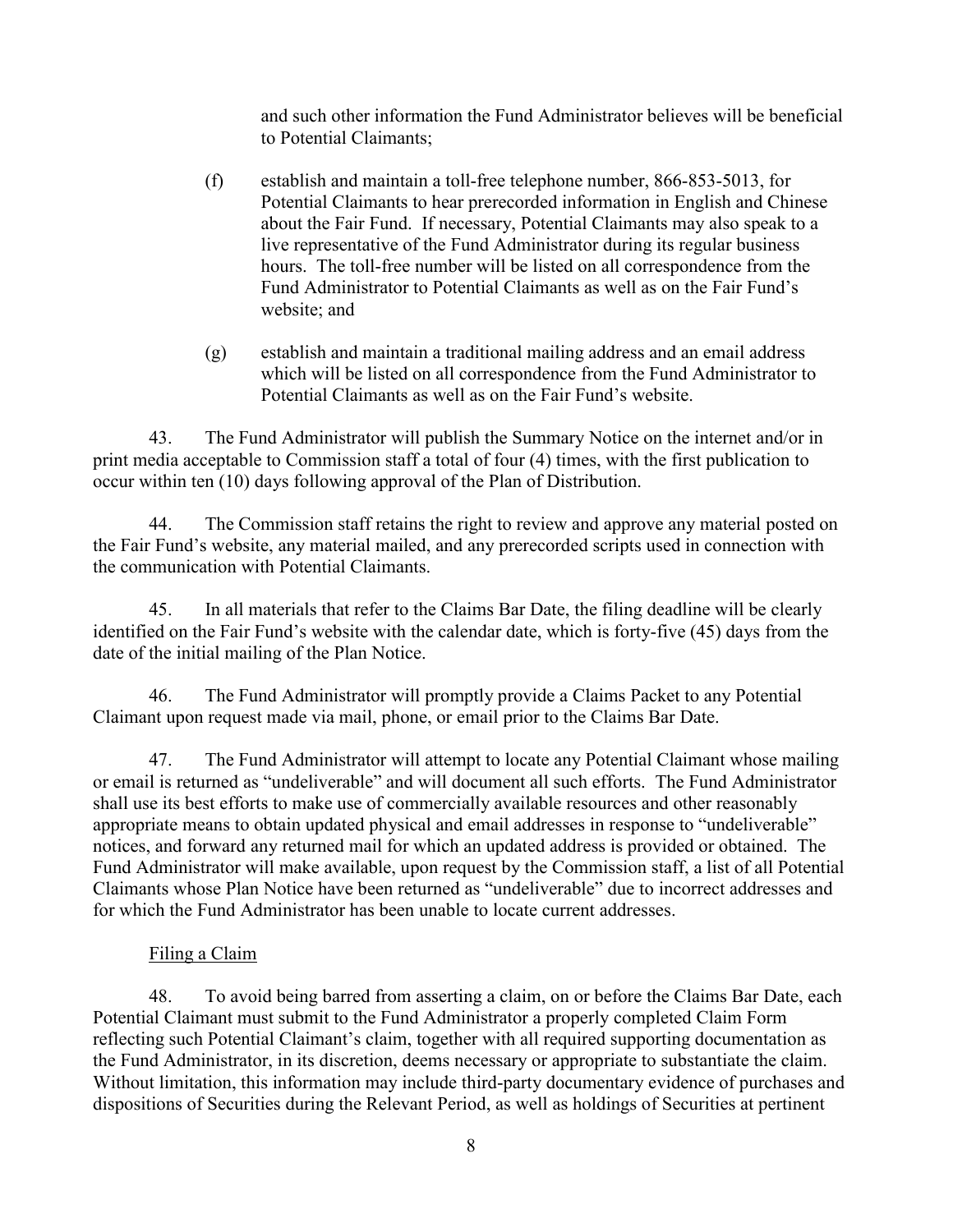dates. The burden will be upon the Potential Claimant to ensure that his, her or its Claim Form has been properly and timely received by the Fund Administrator. A Claim Form that is postmarked after the Claims Bar Date will not be accepted unless the deadline is extended by the Fund Administrator for good cause shown, after consultation with the Commission staff.

49. The burden to prove receipt of the claim by the Fund Administrator will be upon the Potential Claimant; therefore, the Potential Claimants will be instructed to submit his, her, or its claims in a manner that will enable them to prove receipt of the claim by the Fund Administrator.

50. All Claim Forms and supporting documentation necessary to determine a Potential Claimant's eligibility to receive a distribution from the Fair Fund under the terms of the Plan must be verified by a declaration executed by the Potential Claimant under penalty of perjury under the laws of the United States. The declaration must be executed by the Potential Claimant, unless the Fund Administrator accepts such declaration from a Person authorized to act on the Potential Claimant's behalf, whose authority is supported by such documentary evidence as the Fund Administrator deems necessary.

51. Electronic claims submission is encouraged; the Plan Notice will include directions on how Potential Claimants can submit their claims electronically via the Fair Fund's website. If using the web-based claim filing option, a Potential Claimant must submit their claim to the Fund Administrator by 11:59 p.m. on the Claims Bar Date. The Plan Notice will also include directions for submission of claims if the Potential Claimant is unable to submit their claim electronically.

52. When submitting claims to the Fair Fund on behalf of its clients, all Third-Party Filers must use the electronic filing template provided by the Fund Administrator in this matter. Third-Party Filers that do not comply with the template and format provided by the Fund Administrator may be rejected. Third-Party Filers must also submit a signed master proof of claim and release, as well as proof of authority to file on behalf of the claimant(s) at the time the electronic file of transactions is submitted. Failure to do so may result in rejection of the claim.

53. Each Third-Party Filer must establish the validity and amount of each claim in its submission. Like all other Potential Claimants to the Fair Fund, Third-Party Filers must submit such supporting documentary evidence of purchases, dispositions, and holdings of Securities as the Fund Administrator deems necessary or appropriate to substantiate each individual claim. Without limitation, this includes the complete name of the Potential Claimant (beneficial account owner) and its TIN (for individuals) or EIN (for companies), sufficient contact information to confirm the identity of the beneficial owner, and documentation from the original bank, broker or other institution of purchases and dispositions of Securities (account statements, confirmations and other documentation of purchases and dispositions), as well as holdings of the Securities on pertinent dates. Documentation generated by the Third-Party Filer as well as affidavits in lieu of supporting documentation, will not be accepted unless, for good cause, the Fund Administrator determines it acceptable. The Fund Administrator will have the right to request, and the Third-Party Filer will have the burden of providing to the Fund Administrator, any additional information and/or documentation deemed necessary by the Fund Administrator to substantiate the claim(s) contained in the submission. Documentation from a Third-Party Filer that is not acceptable to the Fund Administrator will result in rejection of the affected claim(s). The determination of the Fund Administrator to reject a claim for insufficient documentation, as reflected on the Final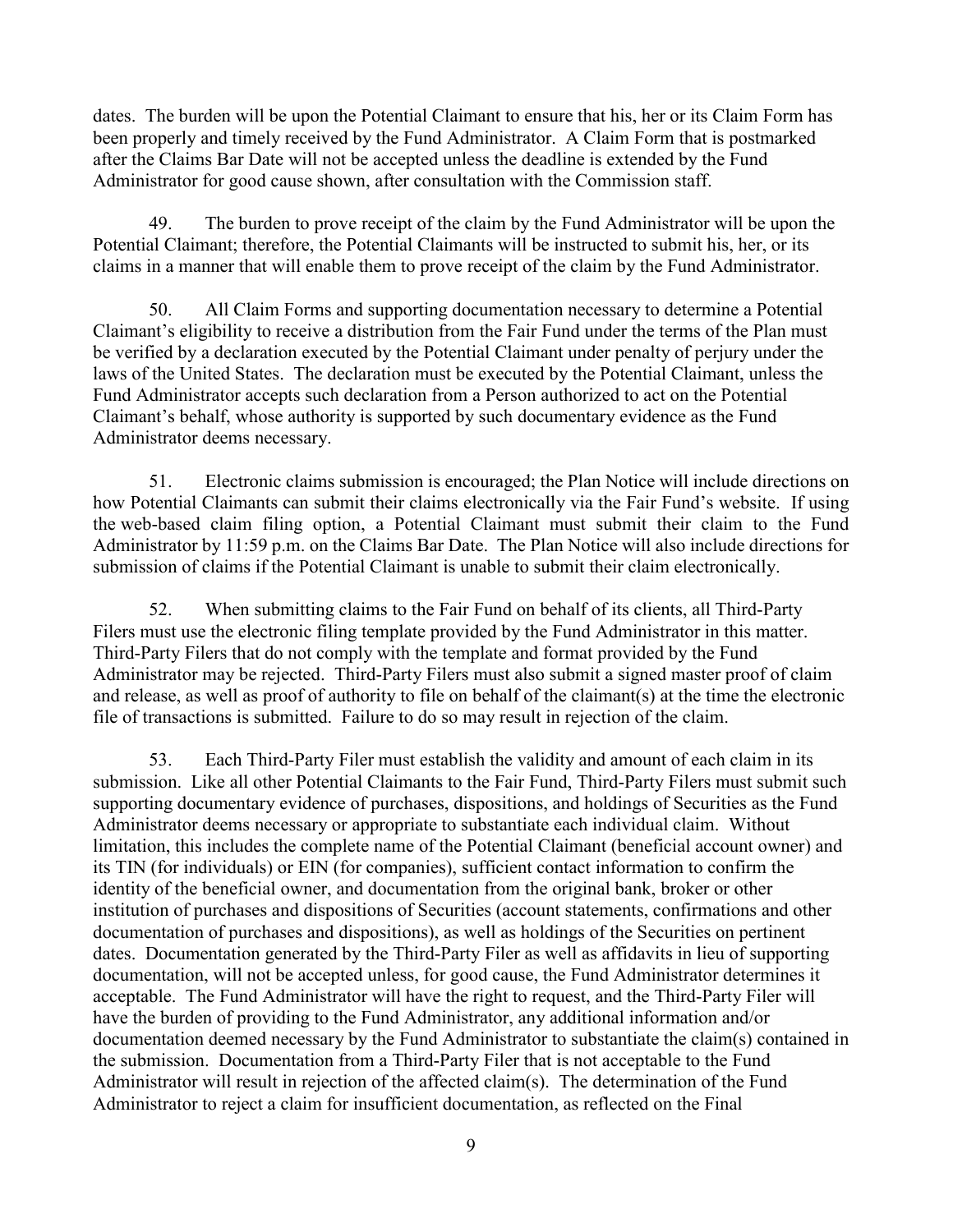Determination Notice, is final and within the discretion of the Fund Administrator.

54. The receipt of Securities by gift, inheritance, devise, or operation of law will not be deemed to be a purchase of Securities, nor will it be deemed an assignment of any claim relating to the purchase of such Securities unless specifically so provided in the instrument of inheritance. However, the recipient of Securities as a gift, inheritance, devise or by operation of law will be eligible to file a Claim Form and participate in the distribution of the Fair Fund to the extent the original purchaser would have been eligible under the terms of the Plan. Only one claim may be submitted with regard to the same transactions in Securities, and in cases where multiple claims are filed by the donor and donee, the donee claim will be honored, assuming it is supported by proper documentation.

55. Claims on behalf of a retirement plan covered by Section 3(3) of ERISA, 29 U.S.C.§ 1002(3), which do not include Individual Retirement Accounts and such plan's participants, are properly made by the administrator, custodian or fiduciary of the plan and not by the plan's participants. The Fund Administrator will distribute any payments on such claims directly to the administrator, custodian or fiduciary of the retirement plan. The custodian or fiduciary of the retirement plan will distribute any payments received in a manner consistent with its fiduciary duties and the governing account or plan provisions.

56. The Potential Claimant has the burden of notifying the Fund Administrator of a change in his, her or its current address and other contact information, and of ensuring that such information is properly reflected on the Fund Administrator's records.

## Claims Determination

57. The Fund Administrator will review all claim submissions and determine the eligibility of each Potential Claimant to participate in the Fair Fund by reviewing claim data and supporting documentation (or the lack thereof), verifying the claim. Any Potential Claimant with a valid claim that held the Security during the applicable Relevant Period and who is not an Excluded Party, will be deemed an Eligible Claimant. Each Potential Claimant will have the burden of proof to establish the validity and amount of his, her or its claim, and qualification as an Eligible Claimant. The Fund Administrator will have the right to request, and the Potential Claimant will have the burden of providing to the Fund Administrator, any additional information and/or documentation deemed relevant by the Fund Administrator.

58. The Fund Administrator will provide a Claim Status Notice within sixty (60) days of the Claims Bar Date to each Potential Claimant who has filed a Claim Form with the Fund Administrator, setting forth the Fund Administrator's determination of the eligibility of the claim (eligible, partially or wholly deficient, or ineligible). The Claim Status Notice will provide to each Potential Claimant whose claim is deficient, in whole or in part, the reason(s) for the deficiency (*e.g*., failure to provide required information or documentation). In the event the claim is denied, in whole or in part, the Claim Status Notice will state the reason(s) for such denial. The Claim Status Notice will also notify the Potential Claimant of the opportunity to cure any deficiency, request reconsideration, or dispute the determination made by the Fund Administrator and provide instructions regarding what is required to do so.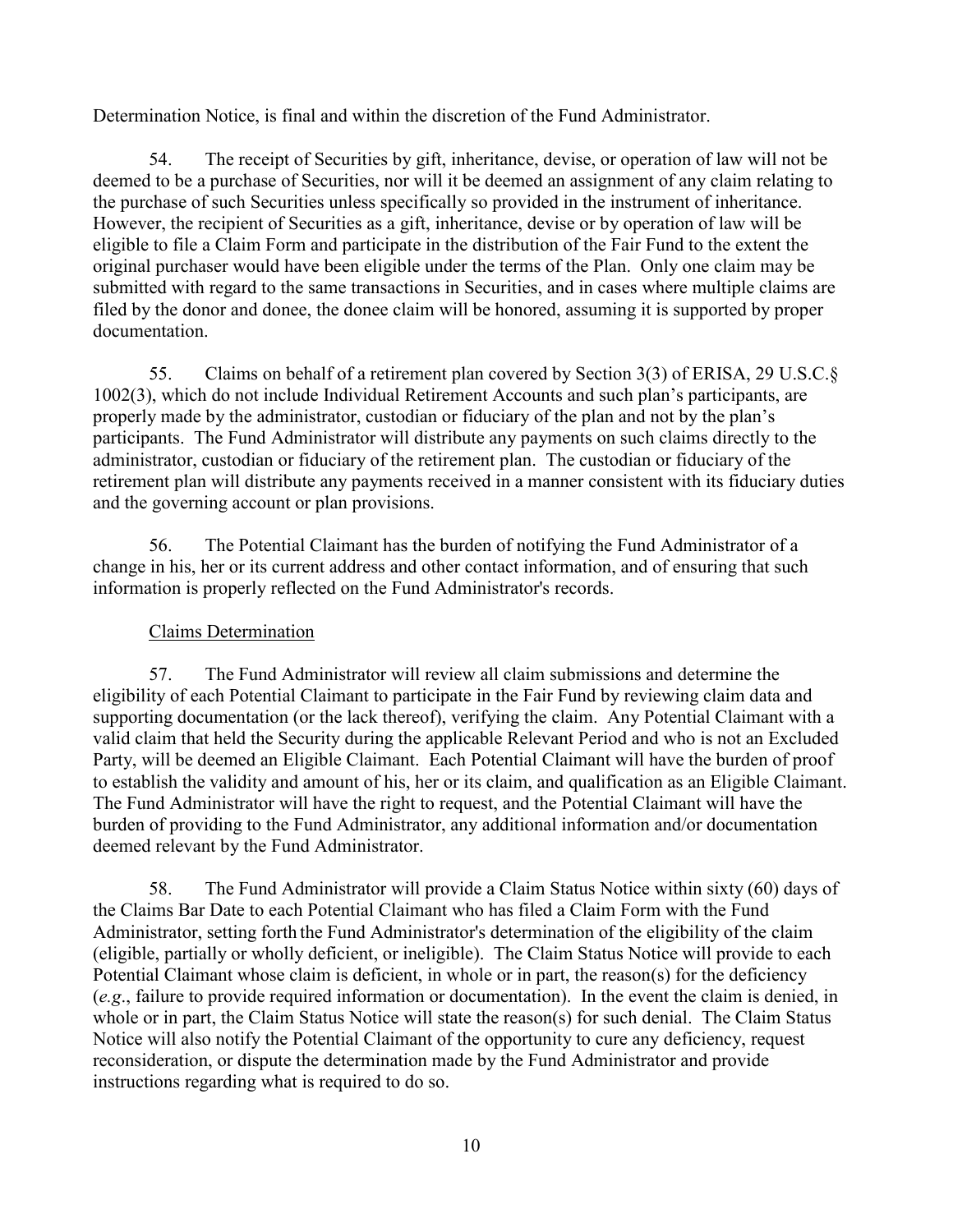59. Any Potential Claimant with a deficient claim will have thirty (30) days from the date of the Claim Status Notice to cure any deficiencies identified in theClaim Status Notice.

60. Any Potential Claimant seeking reconsideration of a denied claim must advise the Fund Administrator in writing within thirty (30) days of the date ofthe Claim Status Notice. All requests for reconsideration must include the necessary documentation to substantiate the basis upon which the Potential Claimant is requesting reconsideration of their claim.

61. The Fund Administrator may, in its sole discretion, consider disputes of any nature presented in writing within thirty (30) days of the Claim Status Notice by Potential Claimants, and will consult Commission staff as appropriate.

62. The Fund Administration will send a Final Claim Status Notice to all those Potential Claimants who received a Claim Status Notice stating that their claim was deficient or ineligible, notifying the Potential Claimant of the Fund Administrator's final determination following an opportunity to cure the deficiency, seek reconsideration of a denied claim, or otherwise disputing the Fund Administrator's initial determination. Within thirty (30) days following receipt of documentation or information in response to the Claim Status Notice, or such longer time as the Fund Administrator determines is necessary for proper determination concerning the claim, the Fund Administrator will make its final determination regarding the eligibility of the claim. The Final Claim Status Notice will constitute the Fund Administrator's final ruling regarding the status of the claim (eligible or ineligible), whether or not the Potential Claimants responded to the Claims Status Notice.

63. The Fund Administrator will have the authority, in its sole discretion, to waive technical claim deficiencies and approve claims on a case-by-case basis, or in groups of claims. All determinations made by the Fund Administrator in accordance with the Plan in any dispute, request for reconsideration, or request to cure a deficient claim will be final and not subject to appeal.

## Distribution Methodology

64. The Fund Administrator will calculate each Eligible Claimant's loss in accordance with the Plan of Allocation. All Eligible Claimants who are determined to receive a Distribution Payment will be deemed a Payee.

## Establishment of a Reserve

65. Before determining the amount of funds available for distribution and calculating each Payee's Distribution Payment, the Fund Administrator, in conjunction with the Tax Administrator, will establish a reserve to pay Administrative Costs and to accommodate any unexpected expenditures (the "Reserve").

66. After all disbursements and Administrative Costs are paid, any remaining amounts in the Reserve will become part of the Residual described in paragraph 94 below.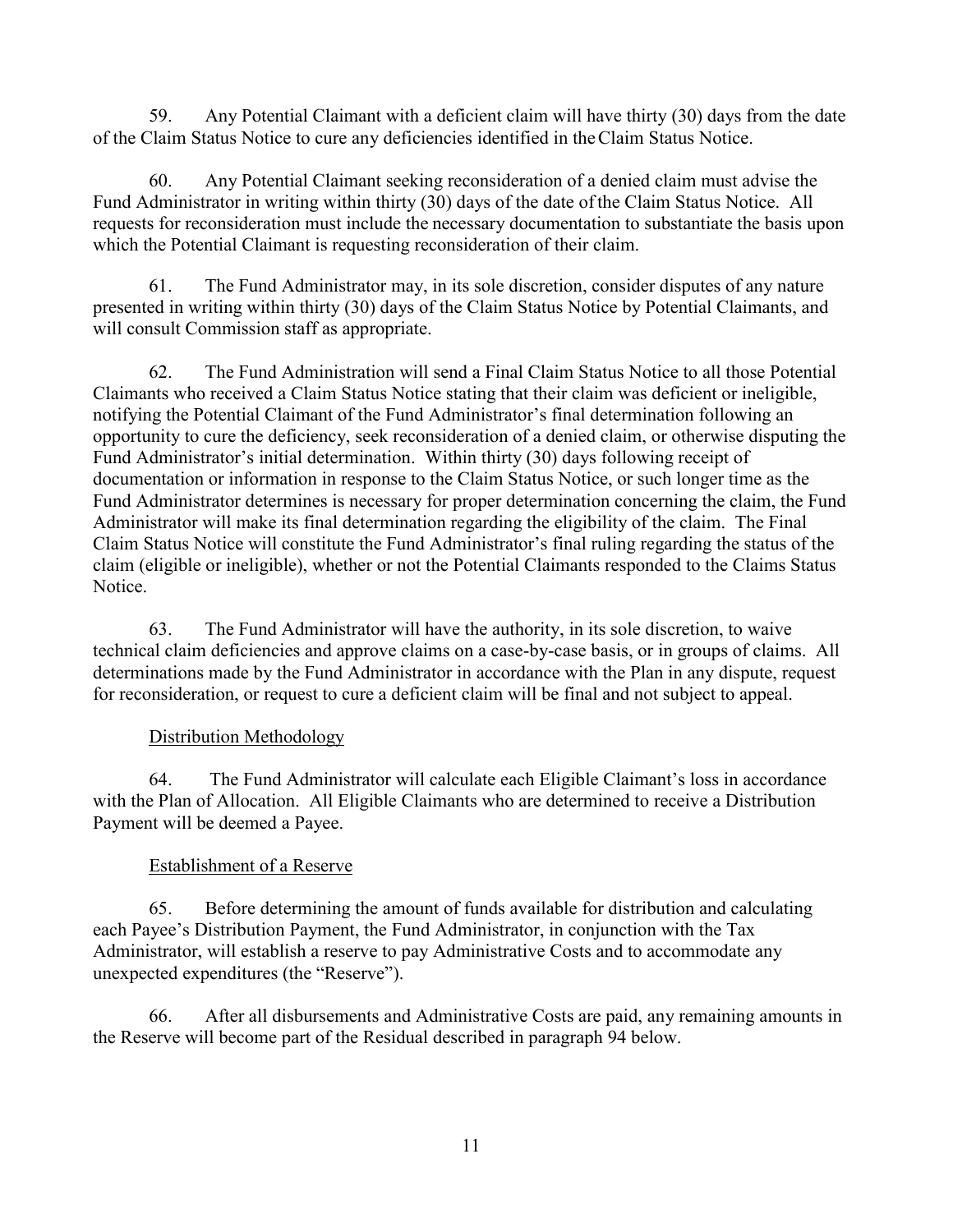## Distribution Tranches

67. Because of the magnitude of this distribution and the foreseen challenges in obtaining information and verification of claim amounts from foreign investors, the distribution will proceed in two stages. In no less than one hundred thirty-five (135) days of the date of the Claim Bar Date, the Fund Administrator will seek to disburse the initial tranche ("Initial Tranche") of the Net Available Fair Fund to those Eligible Claimants whose Claim Forms have been fully processed, whose Recognized Loss, as determined by the Fund Administrator according to the Plan of Allocation, is determined to exceed \$50.00, and who are deemed Payees.

68. Eligible Claimants whose Recognized Loss as calculated in accordance with the Plan of Allocation exceeds fifty dollars (\$50.00) will receive a payment representing at least fifty percent (50%) of their Recognized Loss in the Initial Tranche.

69. Once all Final Claim Status Notices have been sent and the Fund Administrator has calculated the Recognized Loss of each Eligible Claimant, the Fund Administrator will determine the *pro rata* share of each Eligible Claimant, pursuant to the Plan of Allocation, and send a Final Determination Notice to all Eligible Claimant's notifying them of their Recognized Loss, and if deemed a Payee, the amount of their full Distribution Payment.

70. Once all Claim Forms have been processed and all Final Determination Notices have been sent, the Fund Administrator will seek further disbursement of the Net Available Fair Fund. The second disbursement will consist of (a) a full Distribution Payment as calculated pursuant to the Plan of Allocation to Eligible Claimants who have been deemed Payees and did not receive a distribution in the Initial Tranche; and (b) a second disbursement to those Payees who received a distribution in the Initial Tranche, in an amount which when combined with the amount received in the Initial Tranche, will equal their full Distribution Payment as calculated pursuant to the Plan of Allocation.

# Third-Party Review

71. Prior to the disbursement of any funds, the Fund Administrator will engage an independent third-party firm ("Third-Party Reviewer"), not unacceptable to Commission staff, to perform a set of agreed upon procedures, review a statistically significant sample of claims and ensure accurate and comprehensive application of the Plan of Allocation. The Fund Administrator will communicate the results of the review to Commission staff together with any written analysis or reports related to the review, and, upon request, will make the firm available to the Commission staff to respond to questions concerning the review.

72. Prior to the disbursement of the second tranche, in accordance with paragraph 70, the Fund Administrator will engage the Third-Party Reviewer to perform a supplemental set of agreed upon procedures, review a statistically significant sample of claims and ensure accurate and comprehensive application of the Plan of Allocation. The Fund Administrator will communicate the results of the review to Commission staff together with any written analysis or reports related to the review, and, upon request, will make the firm available to the Commission staff to respond to questions concerning the review.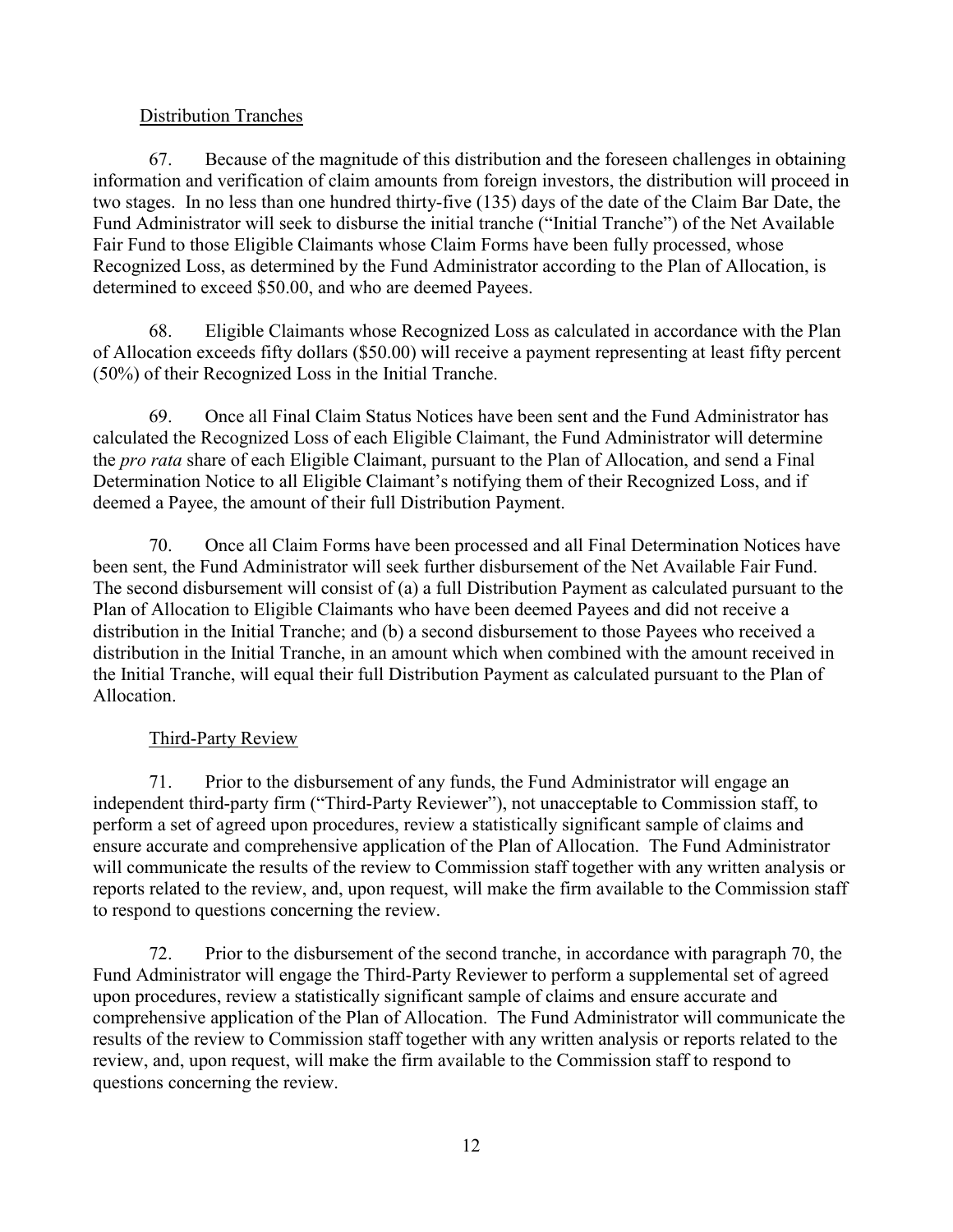#### Preparation of the Payment Files

73. Prior to each of the two disbursements, the Fund Administrator will compile and send to the Commission staff the Payee information, including the name, address, calculated Recognized Loss, the amount to disburse to each Payee (the "Payee List"). The Fund Administrator will also provide a Reasonable Assurances Letter to the Commission staff, representing that the Payee List: (a) was compiled in accordance with the approved Plan; (b) is accurate as to Payees' names, addresses, Recognized Losses and amounts of their disbursement; (c) includes the number of Payees compensated; (d) the *pro-rata* applied, if any; (e) the percentage of Recognized Losses being compensated by the Fair Fund; (f) the total amount being disbursed; and (g) provides all information necessary to make a payment to each Payee.

## The Escrow Account

74. Prior to the disbursement of the Net Available Fair Fund, the Fund Administrator will establish an escrow account (the "Escrow Account") with a United States commercial bank that is a well-capitalized financial institution as defined by the Federal Reserve Act, Subpart D, 12 C.F.R. 208.43 and that is not unacceptable to the Commission staff (the "Bank"), pursuant to an escrow agreement (the "Escrow Agreement") to be provided by Commission staff.

75. The Fund Administrator, pursuant to the Escrow Agreement, shall also establish with the Bank a separate deposit account (*e.g.* controlled distribution account, managed distribution account, linked checking and investment account) (the "Distribution Account"), insured by the Federal Deposit Insurance Corporation ("FDIC") up to the guaranteed FDIC pass through limit. The Distribution Account shall be linked with the Escrow Account and shall be named, and records maintained, in accordance with the Escrow Agreement.

76. During the term of the Escrow Agreement, the portions of the Fair Fund transferred to the Escrow Account (the "Escrow Property"), shall be invested and reinvested in short-term U.S. Treasury securities backed by the full faith and credit of the United States Government or an agency thereof. The investment shall be, of a type and term necessary to meet the cash liquidity requirements for payments to Payees, tax obligations, and/or fees of the Tax Administrator and/or Fund Administrator, including investment or reinvestment in a bank account insured by the FDIC up to the guaranteed FDIC limit, or in money market mutual funds registered under the Investment Company Act of 1940 that invest 100% of their assets in direct obligations of the United States Government.

77. The Fund Administrator shall provide duplicate original bank and/or investment statements on any accounts established by the Fund Administrator to the Tax Administrator on a monthly basis and shall assist the Tax Administrator in obtaining mid-cycle statements, as necessary.

78. The Fund Administrator shall deposit or invest funds in the Escrow and Distribution Accounts so as to result in the maximum reasonable net return, taking into account the safety of such deposits or investments. In consultation with Commission staff, the Fund Administrator shall work with the Bank on an ongoing basis to determine an allocation of funds between the Escrow and Distribution Account.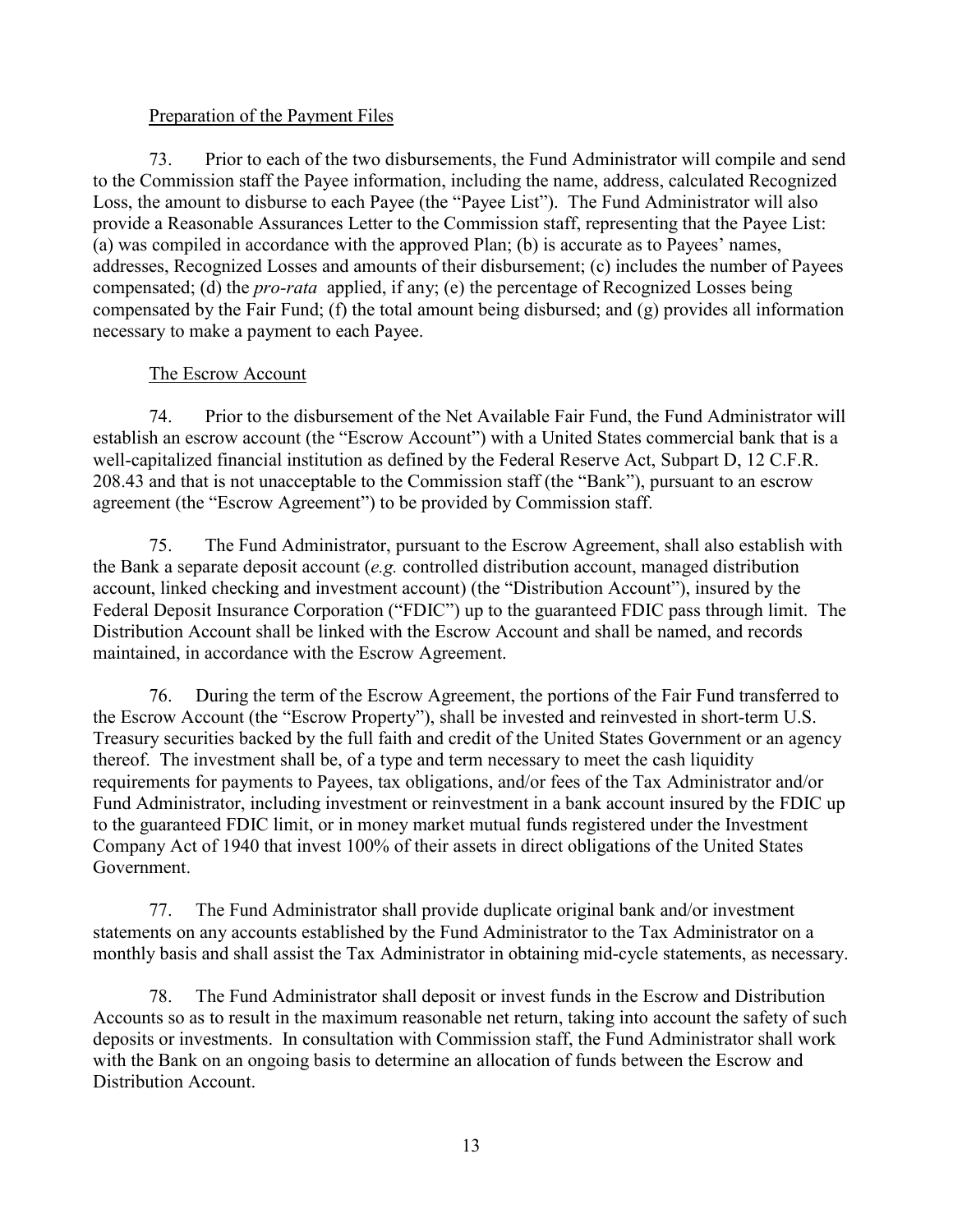79. Upon transfer from the Commission, the assets of the Fair Fund will be held in the Escrow Account, separate from Bank assets, until the presentation of checks. All Fair Fund checks presented for payment or electronic transfers will be subject to "positive pay" controls before being honored by the Bank, and all such checks issued to Eligible Investors by the Fund Administrator shall bear a stale date of ninety (90) days. The "positive pay" system provides protection against fraud arising from counterfeit or altered checks. The "positive pay" system will require, at a minimum, confirmation by the Bank that all checks presented for payment match the identifiers and amounts on the Payee List prior to honoring such checks.

80. All interest, dividends, and/or income earned by the Escrow Property will accrue for the benefit of the Escrow Property. All Administrative Cost associated with the Escrow and Distribution Accounts will be the responsibility of the Fund Administrator, who may be reimbursed for said costs as provided in this Plan. No such Administrative Costs may be paid to the Bank, its agents, and/or its affiliates from the Escrow Property.

## Distribution of the Fair Fund

81. Upon the Commission's staff's receipt, review, and acceptance of a Payee List and Reasonable Assurances Letter from the Fund Administrator, the Commission staff will seek an Order from the Commission pursuant to Rule 1101(b)(6) of the Commission's Rules, 17 C.F.R. § 210.1101(b)(6), to disburse funds to the Bank in accordance with the Payee List for disbursement by the Fund Administrator in accordance with the Plan. All disbursements will be made pursuant to a Commission Order.

82. Upon issuance of an Order to disburse, the Commission staff will direct the transfer of funds to the Bank in accordance with the Payee List. The Fund Administrator will then use its best efforts to commence mailing checks and/or effect wire transfers within fourteen (14) business days of the release of the funds into the Escrow Account. All efforts will be coordinated to limit the time between the Escrow Account's receipt of the funds and the issuance of payments.

83. All checks will be issued by the Fund Administrator from the Distribution Account. All checks will bear a stale date of ninety (90) days from the date of issuance. Checks that are not negotiated by the stale date will be voided, and the Bank will be instructed to stop payment on those checks. A Payee's claim will be extinguished if he, she, or it fails to negotiate his, her or its check by the stale date, and the funds will remain in the Fair Fund, except as provided in paragraph 91.

84. All payments will be preceded or accompanied by a communication that includes, as appropriate: (a) a statement characterizing the disbursement; (b) a statement that the tax treatment of the disbursement is the responsibility of each Payee and that the Payee should consult his, her or its tax advisor for advice regarding the tax treatment of the disbursement; (c) a statement that checks will be void and cannot be reissued after ninety (90) days from the date the original check was issued; and (d) contact information for the Fund Administrator for questions regarding the disbursement. The letter or other mailings to Payees characterizing disbursements from the Net Available Fair Fund will be submitted to the Tax Administrator and Commission staff for review and approval.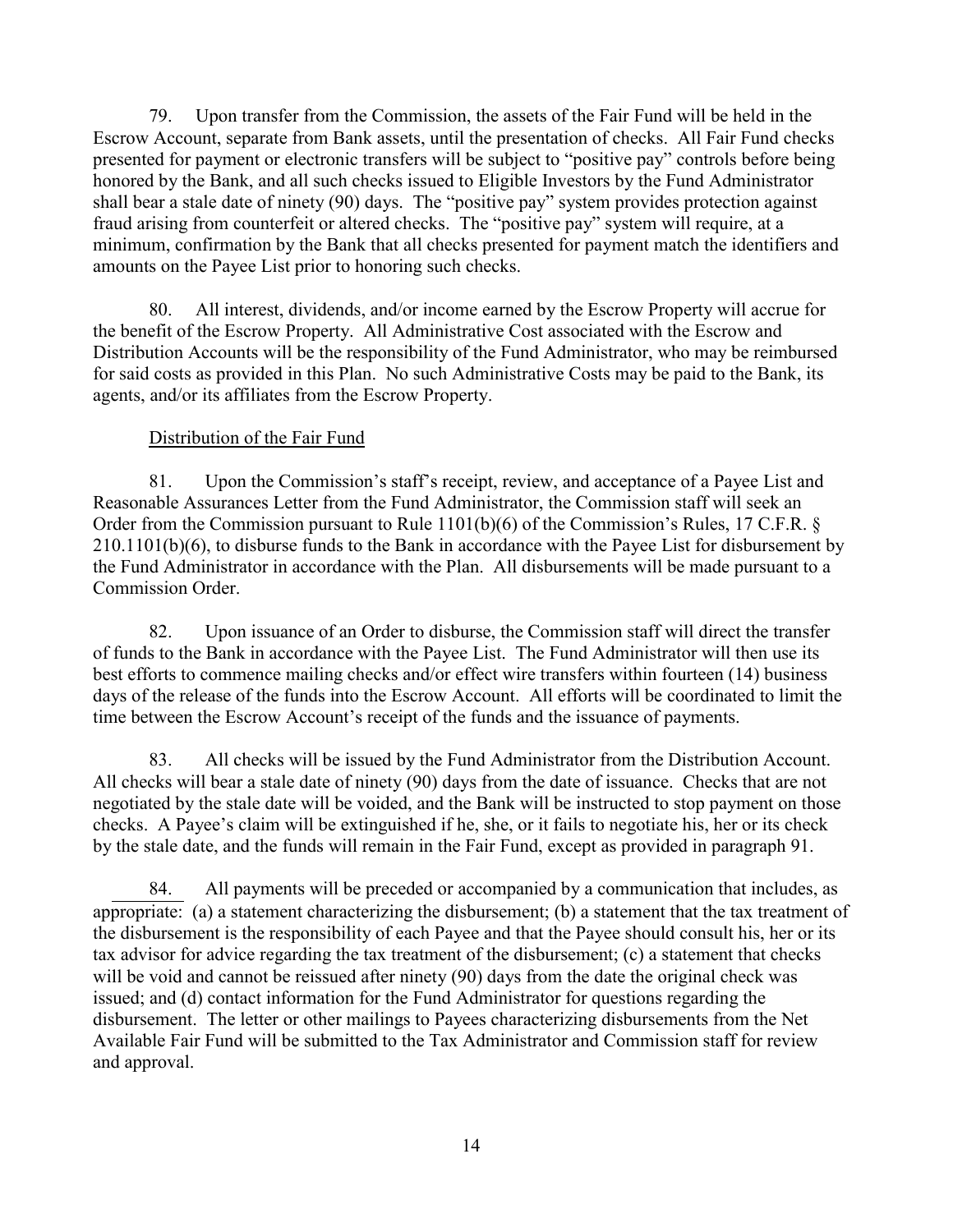85. All Distribution Payments, either on their face or in the accompanying mailing, will clearly indicate that the money is being distributed from the Fair Fund established by the Commission to compensate investors for harm as a result of securities law violations.

86. Distribution Payments must be made by check or electronic payment payable to the Payee (the beneficial account owner). A Third-Party Filer shall not be the payee of any Distribution Payment check or electronic Distribution Payment. Any other payment arrangement must be discussed with the Fund Administrator in consultation with the Commission staff and must be authorized by the Payee. Compensation to a Third-Party Filer for its services may not be paid or deducted from the Distribution Payment.

87. If, after discussion with the Fund Administrator in consultation with the Commission staff, and authorization by the Payee(s), a Distribution Payment is to be made to a Third-Party Filer to distribute to the Payee(s), the Third-Party Filer will be required to complete a certification, which will require them, at a minimum, to attest that any distribution to the custodian, trustee, or investment professional representing multiple potentially eligible beneficial owners, will be allocated for the benefit of current or former pooled investors and not for the benefit of management. The certification form will be available on the Fair Fund website and upon request from the Fund Administrator. All such Third-Party Filers must have an auditable mechanism available to the Fund Administrator and the Commission staff to confirm that each Payee received the Distribution Payment directed to them.

88. The submission of a Claim Form and the receipt and acceptance of a Distribution Payment by a Payee is not intended to be a release of a Payee's rights and claims against any party.

89. Electronic or wire transfers may be utilized at the discretion of the Fund Administrator to transfer approved Distribution Payments to filers of claims on behalf of twenty (20) or more Payees. Wire transfers will be initiated by the Fund Administrator using a two-party check and balance system, whereby completion of a wire transfer will require an authorization by two members of the Fund Administrator's senior staff.

#### Post Distribution; Handling of Returned or Uncashed Checks; and Reissues

90. The Fund Administrator shall use its best efforts to make use of commercially available resources and other reasonably appropriate means to locate all Payees whose checks are returned to the Fund Administrator as "undeliverable." If new address information becomes available, the Fund Administrator will repackage the distribution check and send it to the new address. If new address information is not available after a diligent search (and in no event no later than ninety (90) days after the initial mailing of the original check) or if the distribution check is returned again, the check shall be voided and the Fund Administrator shall instruct the issuing financial institution to stop payment on such check. If the Fund Administrator is unable to find a Payee's correct address, the Fund Administrator, in its discretion, may remove such Payee from the distribution and the allocated Distribution Payment will remain in the Fair Fund for distribution, if feasible, to the remaining Payees.

91. The Fund Administrator will reissue checks to Payees upon the receipt of a valid, written request from the Payee prior to the initial stale date. In cases where a Payee is unable to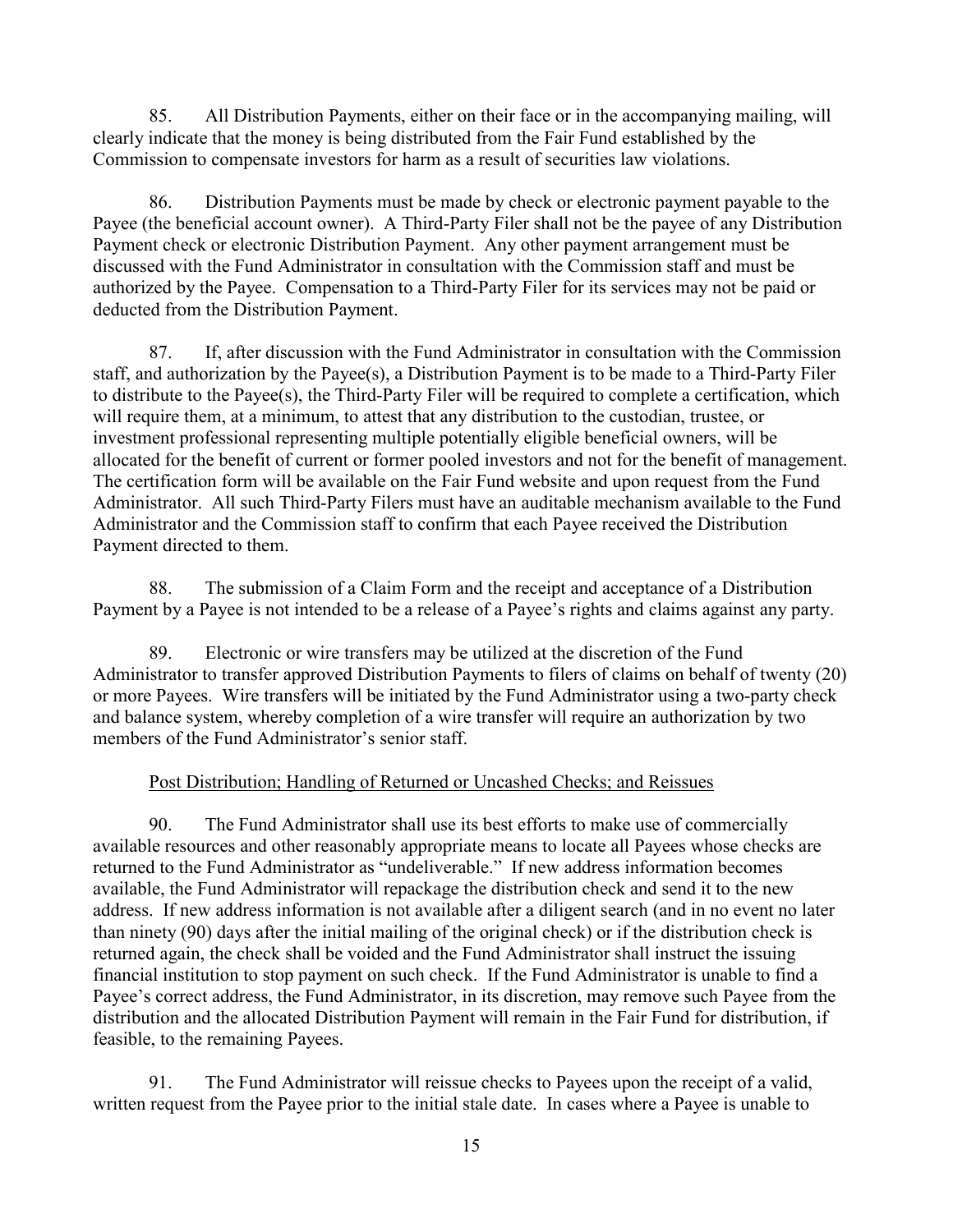endorse a Distribution Payment check as written (*e.g.*, name changes, IRA custodian changes, or recipient is deceased) and the Payee or a lawful representative requests the reissuance of a Distribution Payment check in a different name, the Fund Administrator will request, and must receive, documentation to support the requested change. The Fund Administrator will review the documentation to determine the authenticity and propriety of the change request. If, in the discretion of the Fund Administrator, such change request is properly documented, the Fund Administrator will issue an appropriately redrawn Distribution Payment to the requesting party. Reissued checks will be void at the later of one hundred twenty (120) days from issuance of the original check or thirty (30) days from the reissuance, and in no event will a check be reissued after one hundred twenty (120) days from the date of the original issuance without the approval of Commission staff.

92. The Fund Administrator will make reasonable efforts to contact Payees who have failed to negotiate their Distribution Payment check and take appropriate action to follow up on the status of uncashed checks at the request of Commission staff. The Fund Administrator may reissue such checks subject to the time limits detailed herein.

### Administrative Costs

93. All Administrative Costs will be paid from the Fair Fund in accordance with the Commission's Rules.

#### Residual Funds and Disposition of Undistributed Funds

94. If funds remain following the second tranche of the distribution and payment of all Administrative Costs, the Fund Administrator, in consultation with the Commission staff, may seek subsequent distribution of any available remaining funds pursuant to the Commission's Rules.

95. A residual within the Fair Fund will be established for any amounts remaining after the final disbursement to Payees from the Fair Fund (the "Residual"). The Residual may include funds from, among other things, amounts remaining in the Reserve, distribution checks that have not been cashed, checks or electronic payments that were not delivered or returned to the Commission, tax refunds for overpayment or for waiver of IRS penalties.

96. All funds remaining in the Residual that are infeasible to distribute to investors will be returned to the Commission and transferred to the U.S. Treasury after the final accounting is approved by the Commission. Returning such money to Respondents would be inconsistent with the equitable principle that no person should profit from his own wrongdoing. Therefore, in these circumstances, distributing disgorged funds to the U.S. Treasury is the most equitable alternative.

#### Accountings

97. Pursuant to Rule 1105(f) of the Commission's Rules, during the first ten (10) days of each calendar quarter after funds have been transferred from the BFS to the Bank, the Fund Administrator will file with the Commission an accounting of all monies earned or received and all monies spent in connection with the administration of the Plan on a standardized accounting form provided by the Commission staff. Such progress reports shall inform the Commission staff of the activities and status of the Fair Fund during the reporting period, and shall specify, at a minimum,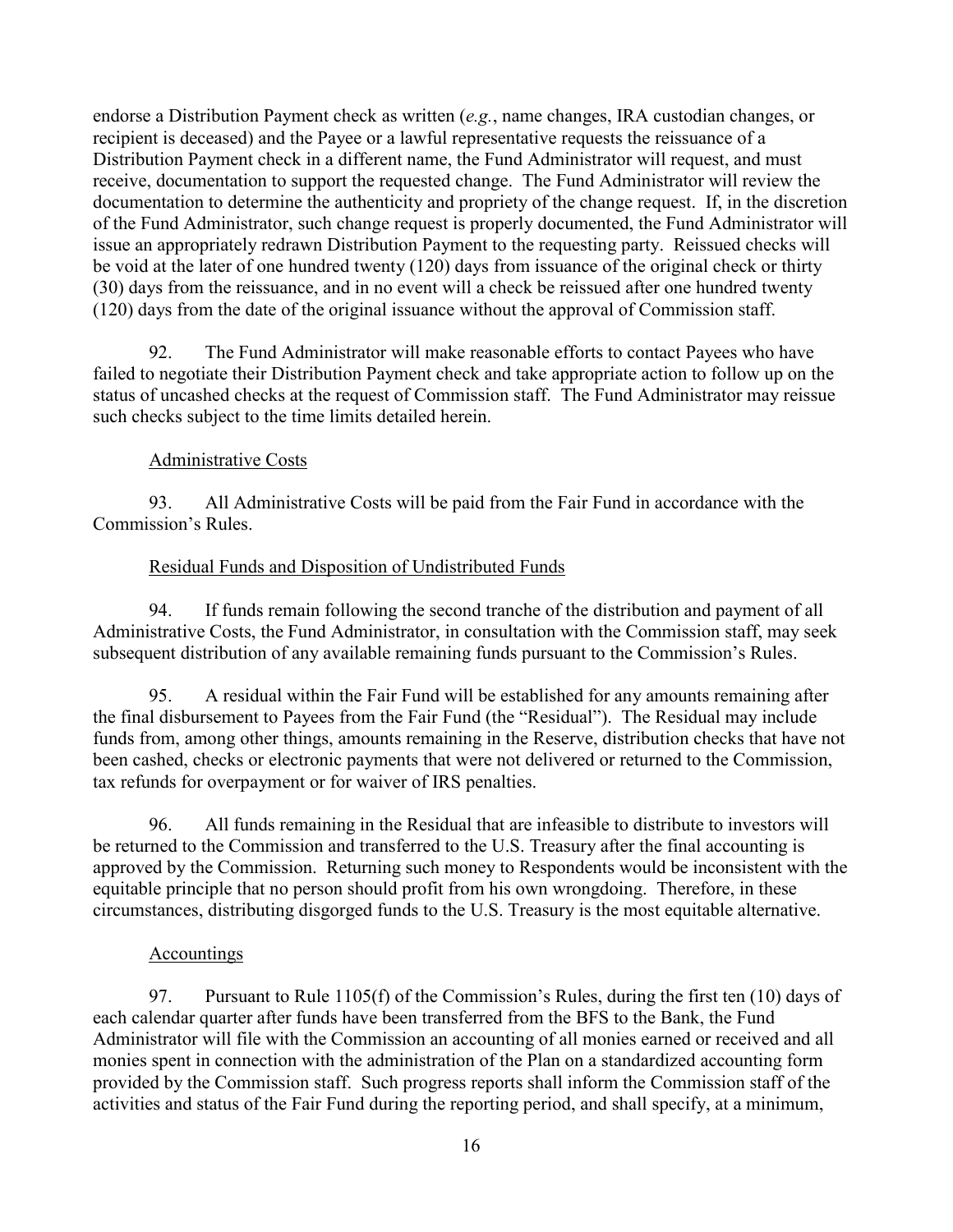the location of the account(s) comprising the Fair Fund, including among other things, an interim accounting of all monies in the Fair Fund.

98. When the final distribution is completed, the Fund Administrator shall provide to Commission staff a final report summarizing all tasks undertaken and the outcome of its administrative efforts. Upon completion of all distributions to Payees pursuant to the procedures described above, the Fund Administrator shall arrange for the payment of all Administrative Costs, transfer all remaining funds to the Commission, and submit a final accounting for approval by the Commission on a standardized form provided by the Commission staff. The Fund Administrator will also submit a report to the Commission staff containing the final distribution statistics regarding distributions to individuals and entities, and such other information requested by the Commission staff.

### Termination of the Fair Fund

99. The Fair Fund will be eligible for termination and the Fund Administrator will be eligible for discharge after all of the following have occurred (a) a final accounting, in a standard accounting format provided by the Commission staff, has been submitted by the Fund Administrator and approved by the Commission; (b) all Administrative Costs have been paid; and (c) any amount remaining in the Fair Fund has been returned to the Commission for transfer to U.S. Treasury. Once the Commission has approved the final accounting, the Commission staff will seek an order from the Commission authorizing: (a) the transfer of the Residual that is infeasible to return to investors, and any amounts returned to the Fair Fund in the future that are infeasible to return to investors, to the U.S. Treasury, subject to Section  $21F(g)(3)$  of the Exchange Act; (b) discharge of the Fund Administrator; (c) cancellation of the Fund Administrator's bond; and (d) termination of the Fair Fund.

100. Once the Fair Fund has been terminated and funds, if any, are transferred to the U.S. Treasury, no further claims will be allowed and no additional payments will be made whatsoever.

#### Miscellaneous

101. When administering this Plan, the Fund Administrator, and/or each of its designees, agents and assigns, may rely on: all applicable law; orders issued by the Commission, including orders issued by delegated authority; orders issued by an administrative law judge, if any, appointed in this proceeding; and any records, including records containing investor information, provided by Commission staff.

102. Should any additional funds be received pursuant to Commission or Court order, agreement, or otherwise, prior to the Commission's termination of the Fair Fund, such funds will be added to the Fair Fund and distributed, if feasible, in accordance with the Plan, pursuant to the Commission's Rules.

#### Wind-down and Document Retention

103. The Fund Administrator will shut down the website, P.O. Box and customer service telephone line(s) established specifically for the administration of the Fair Fund six (6) months after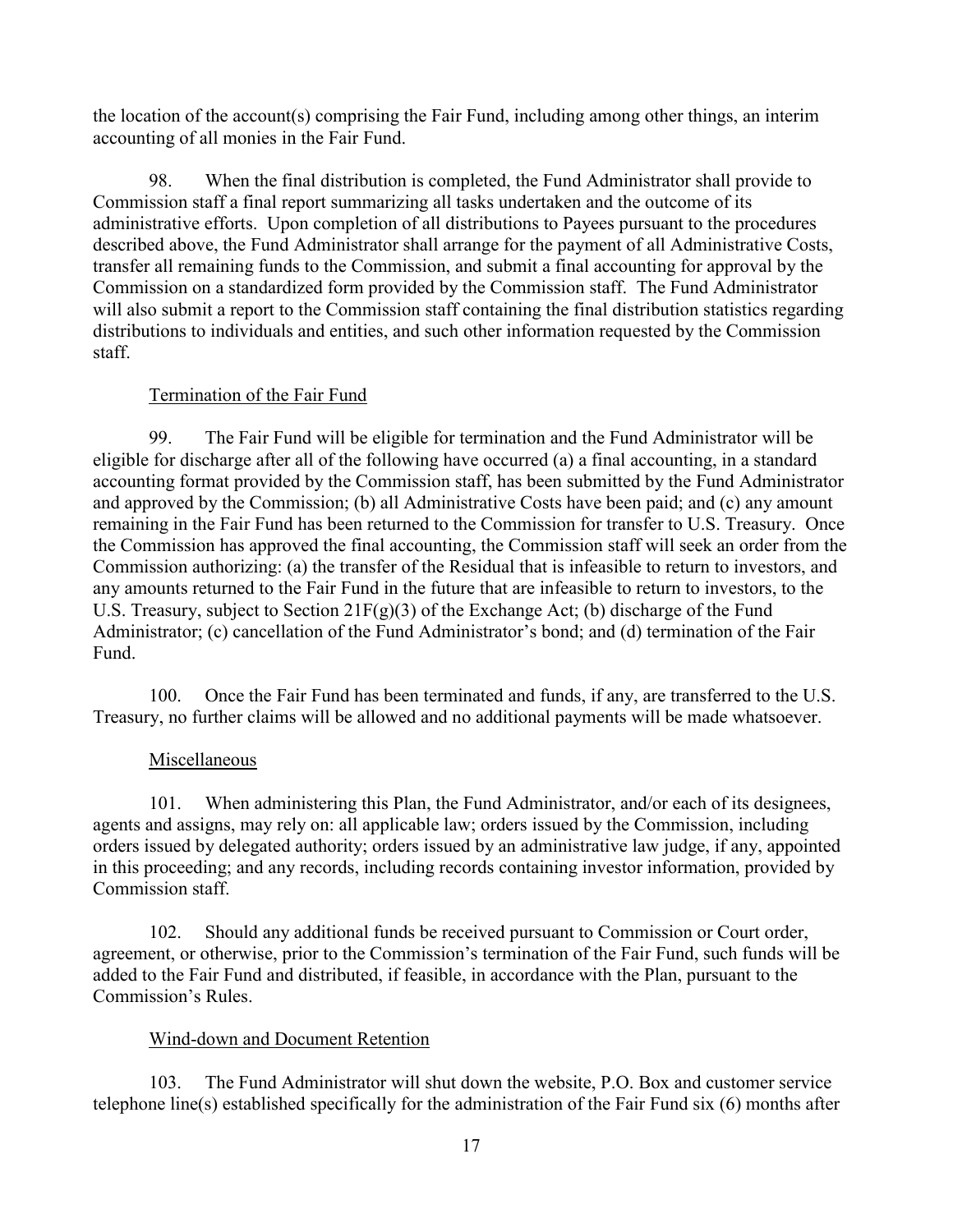the transfer of any remaining funds to the Commission, or at such earlier time as the Fund Administrator determines with the concurrence of the Commission staff.

104. The Fund Administrator will retain all materials submitted in either paper or electronic form for a period of six (6) years from the date of approval of a final fund accounting. Materials maintained in electronic form must be accessible and readable for the duration of retention. Pursuant to the Commission staff's direction, the Fund Administrator will either turn over to the Commission or destroy all materials, including documents in any media, upon expiration of this period.

## **VII. NOTICE AND COMMENT PERIOD**

105. The Notice of Proposed Plan of Distribution and Opportunity to Comment (the "Notice") will be published on the Commission's website at [http://www.sec.gov/litigation/fairfundlist.htm.](http://www.sec.gov/litigation/fairfundlist.htm) Any person wishing to comment on the Plan must do so in writing by submitting their comments to the Commission within thirty (30) days of the publication of the Notice: (a) to the Office of the Secretary, United States Securities and Exchange Commission, 100 F Street, NE, Washington, DC 20549-1090; (b) by using the Commission's Internet comment form (www.sec.gov/litigation/admin.shtml); or (c) by sending an email to rulecomments@sec.gov. Comments submitted by email or via the Commission's website should include "Administrative Proceeding File Number 3-20537" in the subject line. Comments received will be available to the public. Persons should only submit comments that they wish to make publicly available.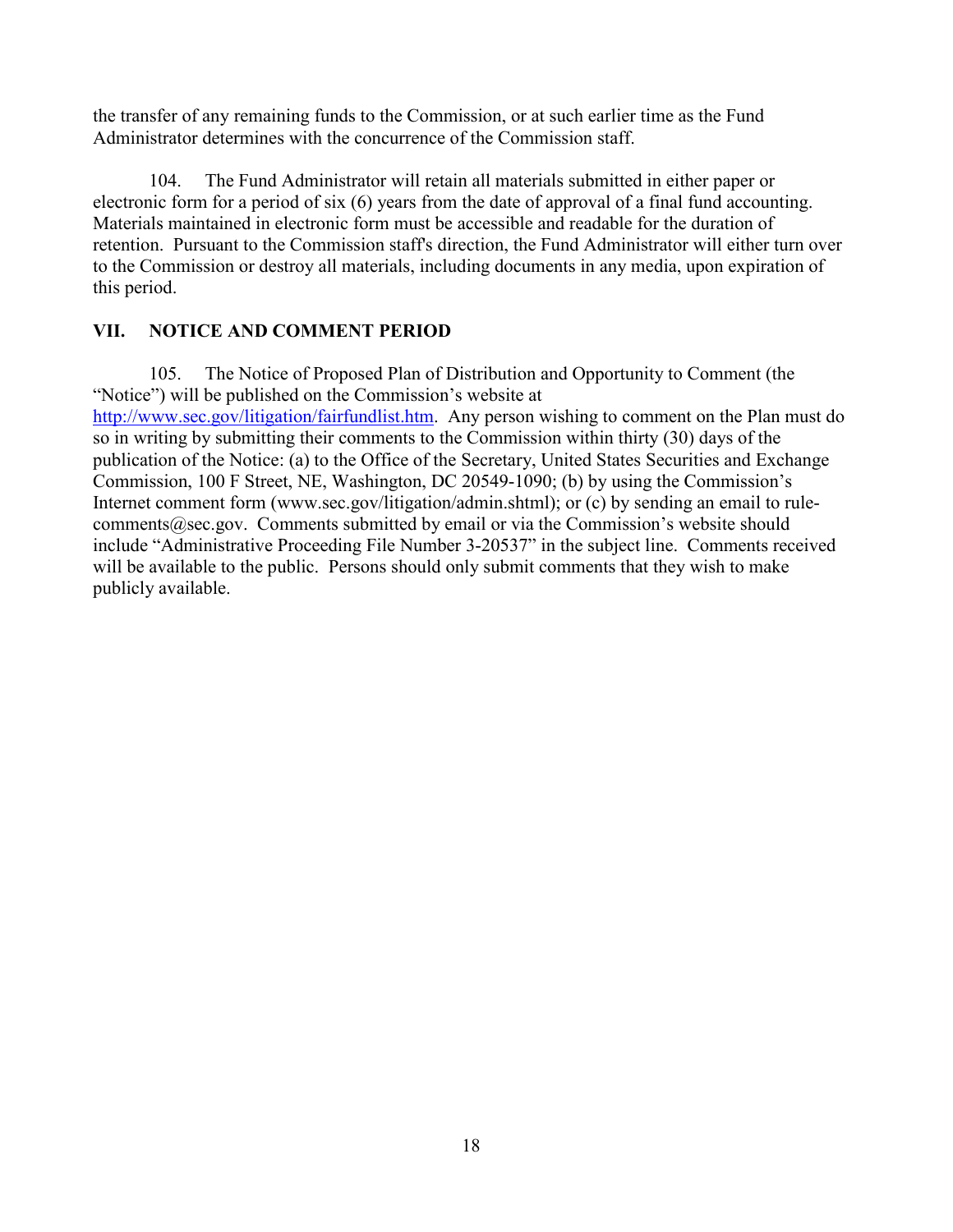#### **Exhibit A**

#### **PLAN OF ALLOCATION**

This Plan of Allocation is designed to compensate investors based on their investment losses in connection with the purchase of two unregistered securities: GTV common stock ("GTV Stock") during the period April 20, 2020 through June 2, 2020, inclusive (the "GTV Stock Relevant Period") and the digital asset security referred to as either G-Coins or G-Dollar (the "Digital Asset") during the period April 1, 2020 through June 30, 2020, inclusive (the "Digital Asset Relevant Period") due to the misconduct of the Respondents. Investors who did not purchase the GTV Stock or the Digital Asset during the respective relevant period or who are an Excluded Party<sup>[4](#page-18-0)</sup> are ineligible to recover under this Plan.

The Fund Administrator will calculate the amount of loss from purchases of GTV Stock ("Recognized Loss from GTV Stock") and/or loss from the Digital Asset ("Recognized Loss from the Digital Asset") separately, as follows:

> A. Recognized Loss from GTV Stock will be the total amount paid for GTV Stock purchased during the GTV Stock Relevant Period *minus* the proceeds from the sale of those shares from April 20, 2020 through July 1, 2020.

If the Recognized Loss from GTV Stock calculates to a negative number, reflecting a gain, the Recognized Loss from GTV Stock will be \$0.00.

> B. Recognized Loss from the Digital Asset will be the total amount paid for Digital Assets purchased during the Digital Asset Relevant Period *minus* the proceeds from the sale of the Digital Assets from April 1, 2020 through July 1, 2020.

If the Recognized Loss from the Digital Asset calculates to a negative number, reflecting a gain, the Recognized Loss from the Digital Asset will be \$0.00.

All prices used in the calculation of the amounts paid or sales proceeds exclude all taxes, fees and commissions.

#### **Additional Provisions**

Acquisitions: The receipt or grant of the Securities to the Eligible Claimant by gift, devise, inheritance, or operation is not considered an eligible purchase if the original purchase did not occur during the Security's respective Relevant Period. Such Securities will be excluded from the calculation of the Eligible Claimant's Recognized Loss.

Options and Derivatives: GTV Stock and the Digital Asset are the only securities eligible for recovery under this Plan.

Recognized Loss: An Eligible Claimant's Recognized Loss will be the sum of their

<span id="page-18-0"></span> $\frac{1}{4}$ All capitalized terms used herein but not defined shall have the same meanings ascribed to them in the Plan.